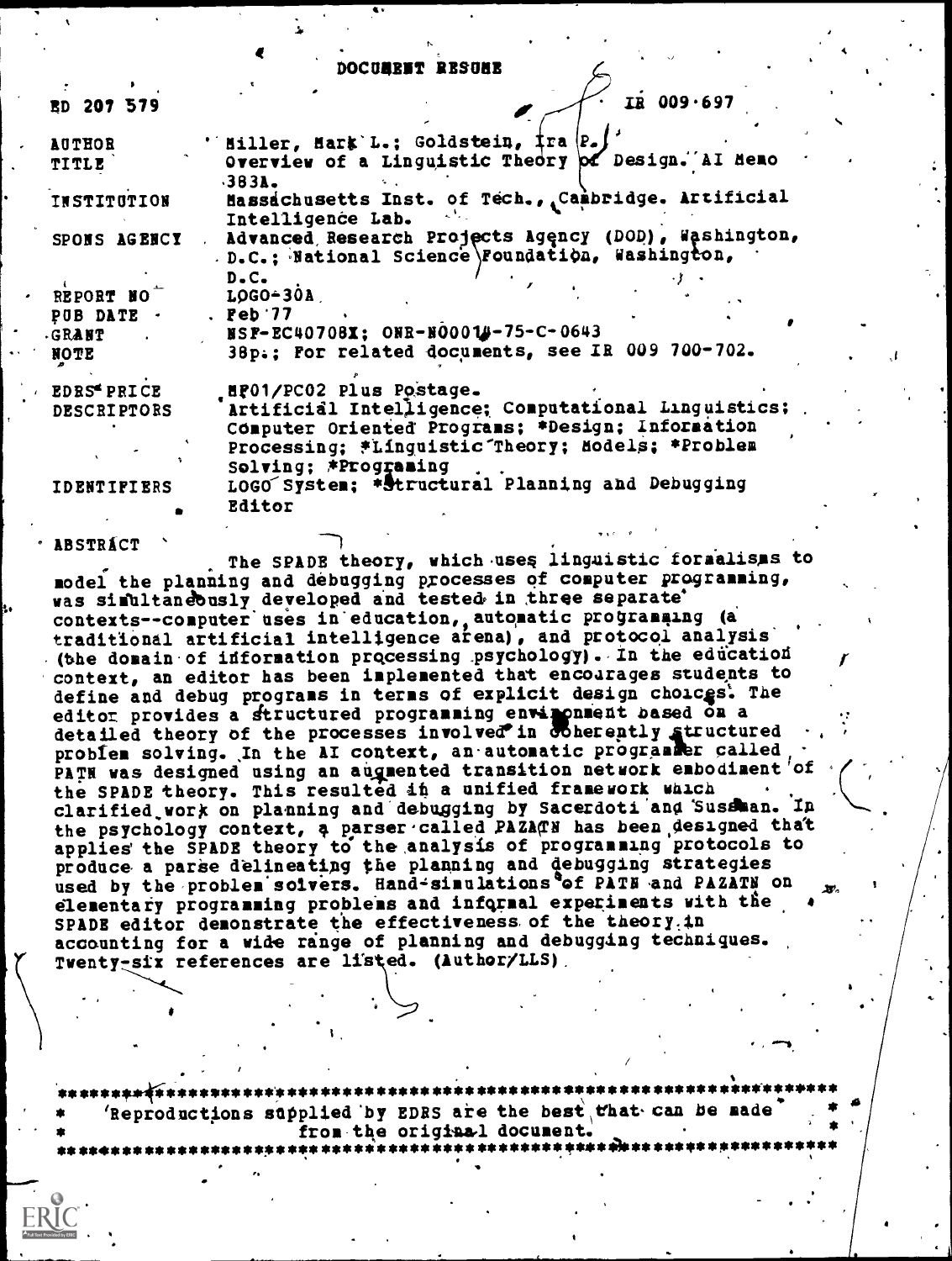# US DEPARTMENT OF HEALTH

į

REPROTESTING THE PERSON REPROTEINT AND REPROTEINMENT AND REPROTEINMENT AND REPROTEINMENT PORCHAPT CHARGE THE PERSON OF OWNER STATED DO NOT NETODAL INSTITUTE OF SENTION CONTINUES.

# OVERVIEW OF A LINGUISTIC THEORY OF DESIGN

 $\cdot$   $\cdot$  $\ddot{\phantom{a}}$ 

 $by$  $\tau_{\rm c}$ 

# Mark L. Miller

ED207579

ERooq697

and Tra P. Goldstein ž,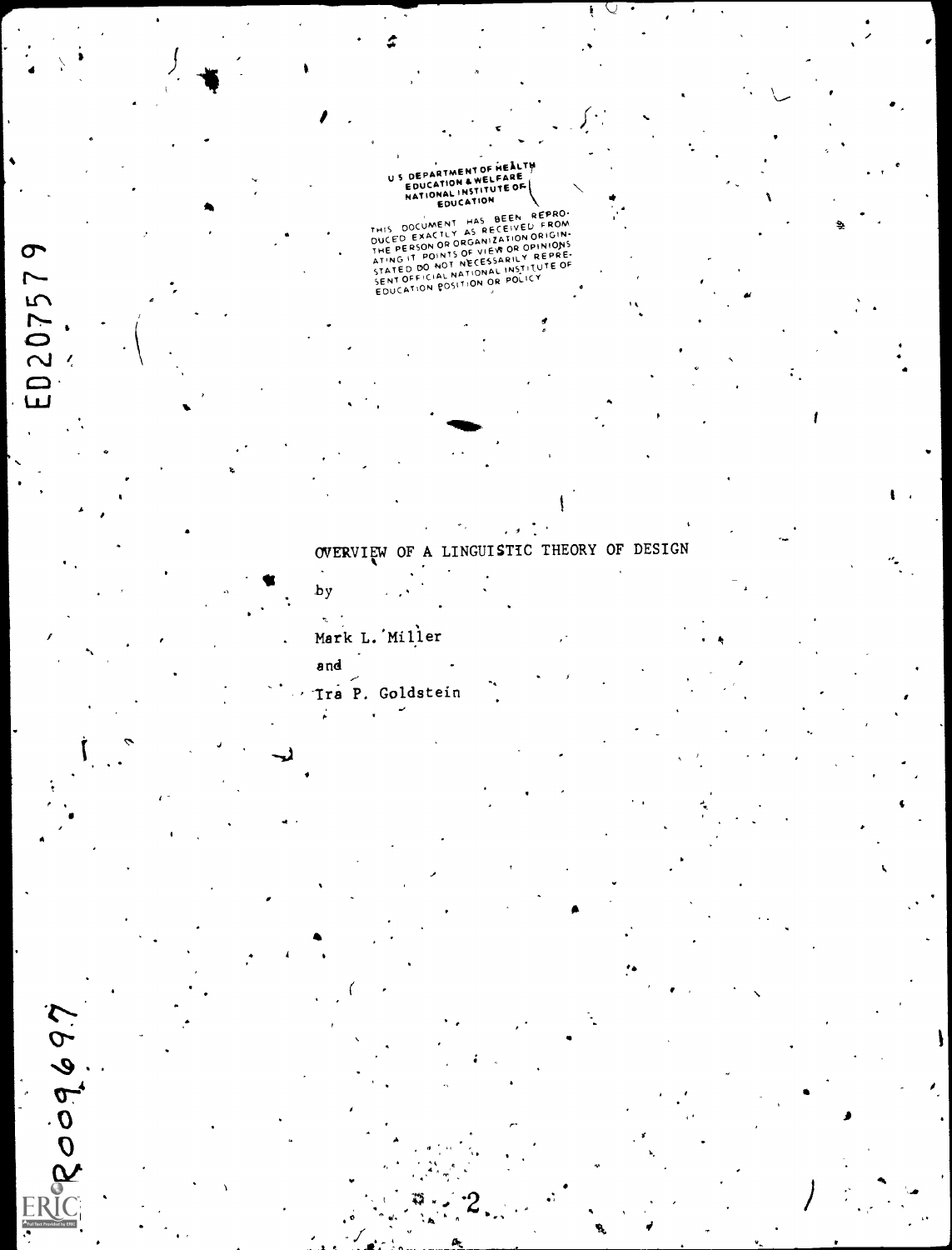Massachusetts Institute Of Technology Artificial Intelligence Laboratory

#### **Hemo 383A.** February '1977

Logo Memo 30A

,

,', ,

te

 $\theta$  and  $\theta$ 

 $\blacksquare$ 

**State of the state** 

 $\bullet$   $\bullet$   $\bullet$   $\bullet$ 

# Overview of a Linguistic Theory of Design<sup>1</sup>

'Mark L. Miller and Ira. Goldstein

'O.

The SPADE theory uses linguistic formalisms to model the program planning and debugging processes. The theory has been applied to constructing  $\tilde{a}$ grammar-based editor,in-which programs are written in a structured fashion, designing an automatic programming system based on-an Augmented Transition, Network, and parsing protocols of programming episodes.

 $\cdot$  The SPADE theory begins with a taxonomy of basic planning concepts covering strategies for identification, decomposition' and. reformulation. A handle is provided for recognizing interactions between goals and deriving a final linear solution.

A complementary theory of rationgl bugs and associated repair techniques is also provided. SPADE introduces a new data structure to facilitate  $\sim$ debugging,  $-$ - the derivation tree of the pRogram. The SPADE editor makes this structure available to the programmer.  $\cdot$ 

**OK STATE** , 'The SPADE theory generalizes recent work in Artificial Intelligence by Sussman and Sacerdoti on automatic programming, and extends the theory of program design deVeloped by the Structured Programming movement.- It provides  $\alpha$  more structured information processing model of human problem solving than the'production systems of Newell and Simon, and articulates the type of / problem solving curriculum advocated by Papert's Logo. Project.

This report describes research done at the Artificial Intelligence Laboratory of the 'Massachusetts Institute of TecRffelogy. The automatic problem solving aspect of . this research was supported by the Advanced Research Projects Agency of the Department of Defense under Office of Naval Research contract N0014-75-C10643, the educational aspect by the National Science Foundation under grant C40708X, and the protocol analysis aspect by the Intelligent Instructional Systems Group at Bolt Beranek and Newman, under.contract number RDA 903-78-C-0108 jointly sponsored by Advanced Research Projects Agency, Air Force Humin Resources Laboratory, Army Research Institute, and Naval Personnel Research & Development Center.

Naval Personnel Research & Development Center.<br>  $A = \frac{1}{2}$ This is an expanded version of a paper submitted to the Fifth International Joint Conference on Artificial Intelligence,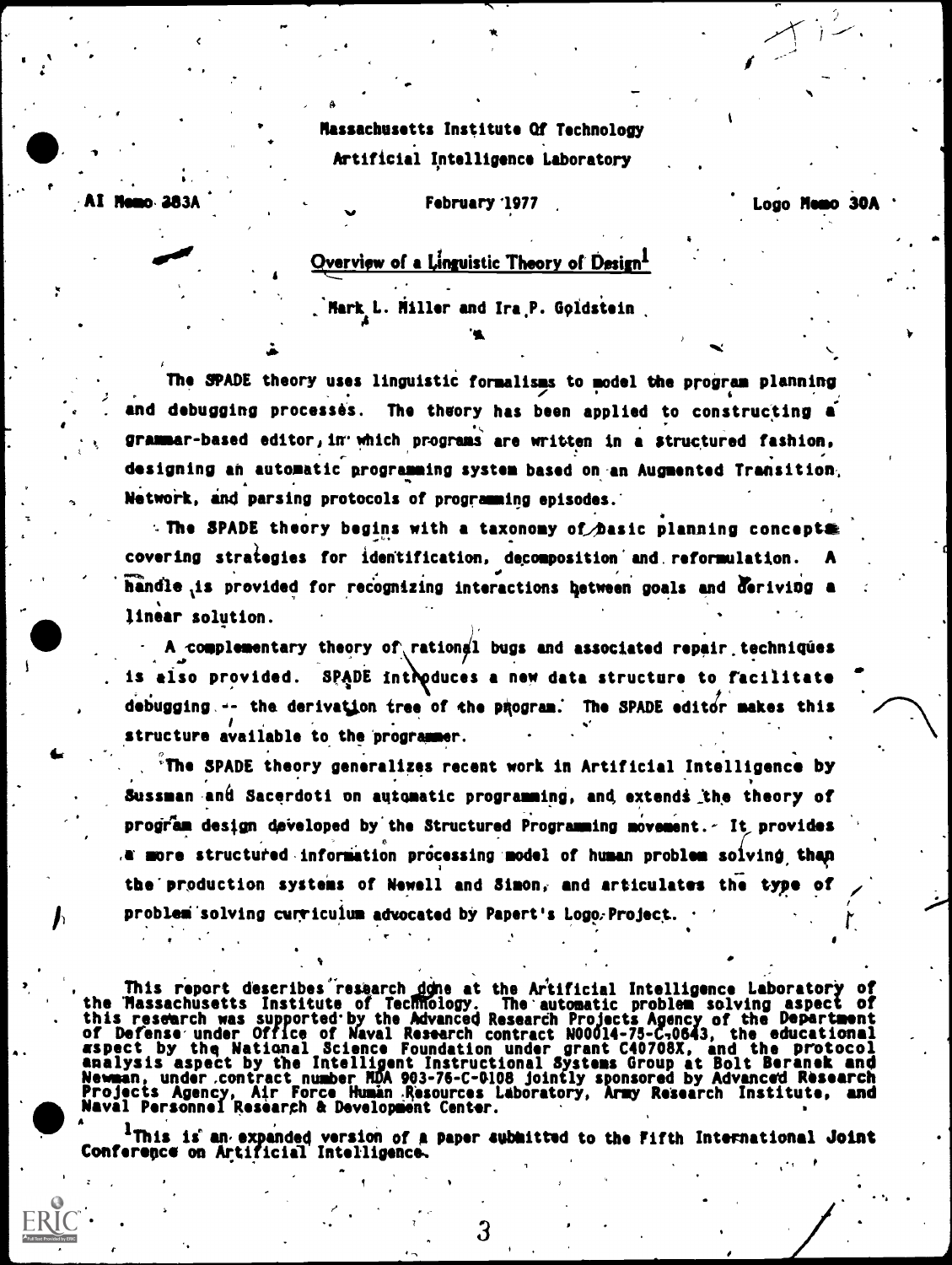The SPADE Theory

10

14

18

19

 $27$ 

29

 $\mathbf{r}$ 

# Table of Contents

1. 'A Multi-Faceted Approach

2. A Linguistic Analogy.

' 3. A Grammatical Theory of Planning

4. SPADE-0, A Planning Assistant -

5. RAID, A Debugging Assistant

6. PATN -- An Augmented Transition Network for Planning

' 7. DAPR -- An Augmented Transition Network for Debugging

8. PAZATN, an Automatic Protocol Analyzer

9. Conclusions

10. References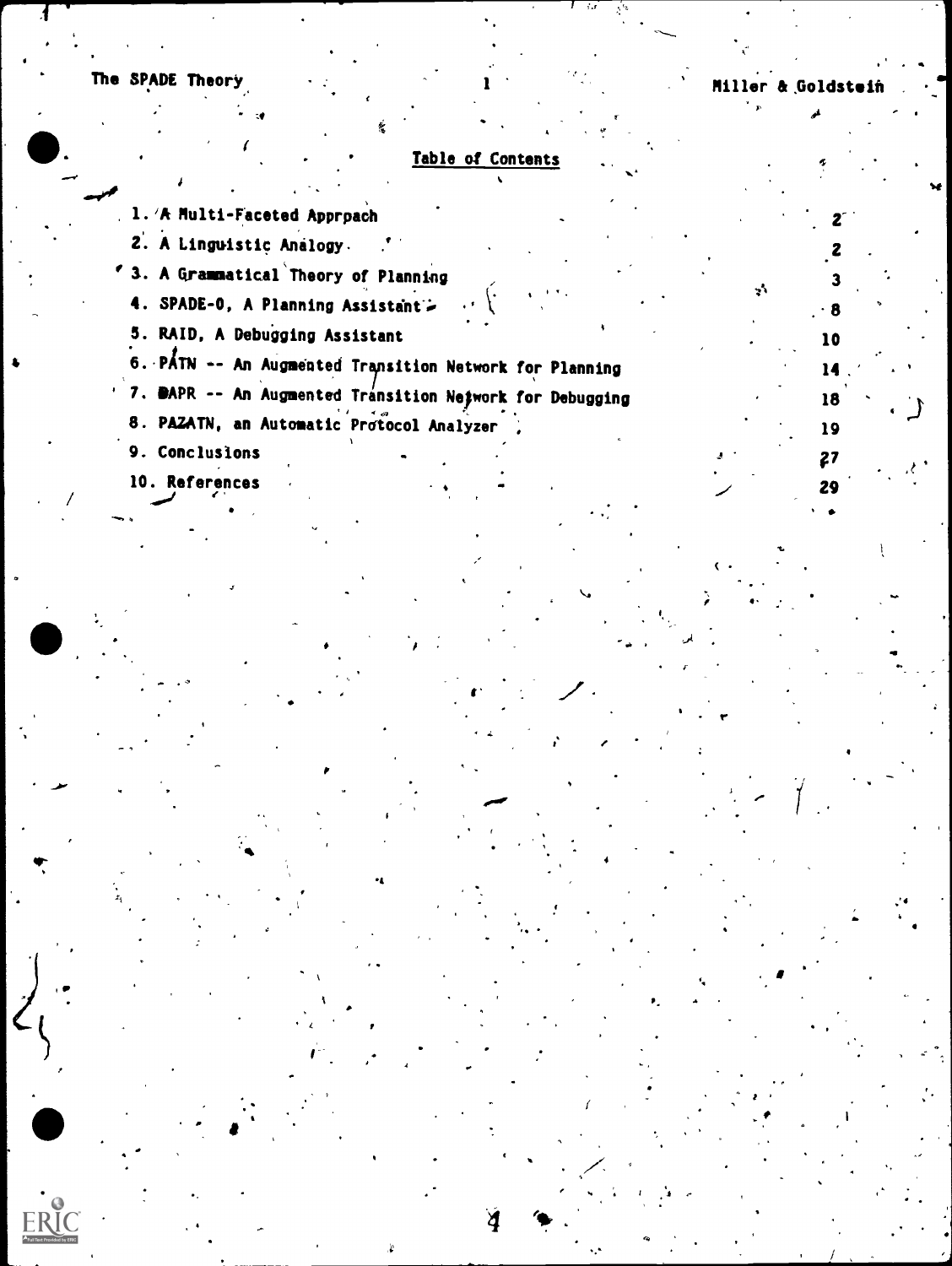The SPADE Theor

/\*

 $\cdot$  7  $\cdot$ 

.

t

### Miller & Goldstein

. .

,

### 1. A Multi-Faceted Approach

2 I.

This paper provides an overview of three.separate 'contexts in which the SPADE theo $\eta$ y is being simultaneously developed and tested -- computer uses in education, aut*p*matic programming (a traditional AI arena), and protocol analysis (the domain of nformation 'processing psychology). Our experience'has been that a powerful synergism results from this  $\sinh t$ -faceted approach.

The Education Context: an editor has been implemented that encourages students to define and debug programs in terms of explicit SPADE design choices. The editor provides a structured programming environment based on a detailed theory of the. processes involved in coherently structured problem solving.

2. The AI Context: an automatic programmer called PATN has been designed using an augmented transition network embodiment of the SPADE theory. This results in a unified framework which clarifies recent work on planning and debugging by Sacerdoti [1975] and Sussman [1975].

3. The Psychology Context: a parser called PAZATN has been designed that applies the SPADE theory to the analysis of programming protocols. 'PAZATN produces a parse of the protocol that delineates the planping-and debugging strategies employed by the problem solver. PAZATN extends the series of automatic protogol analyzers developed  $\alpha$ g Carnegie-Mellon University [Waterman & Newell 1972, 1973; Bhaskar & Simpor 1976]..

.Hand-simulations of PATN and PAZATN on elementary programming problems and informal experiments with the SPADE editor attest to the theory's cogency in accounting for a wide range of planning and debugging techniques [Goldstein & Miller 1976a,b; Miller & Goldstein 1976b,c,d]:

#### 2. A Linguistic Analogy

In developing a represention for problem solving techniques, we, have been guided by an analogy to computational linguistics, for three reasons.

The concepts and algorithms of computational linguistics, though originally

 $5\overline{5}$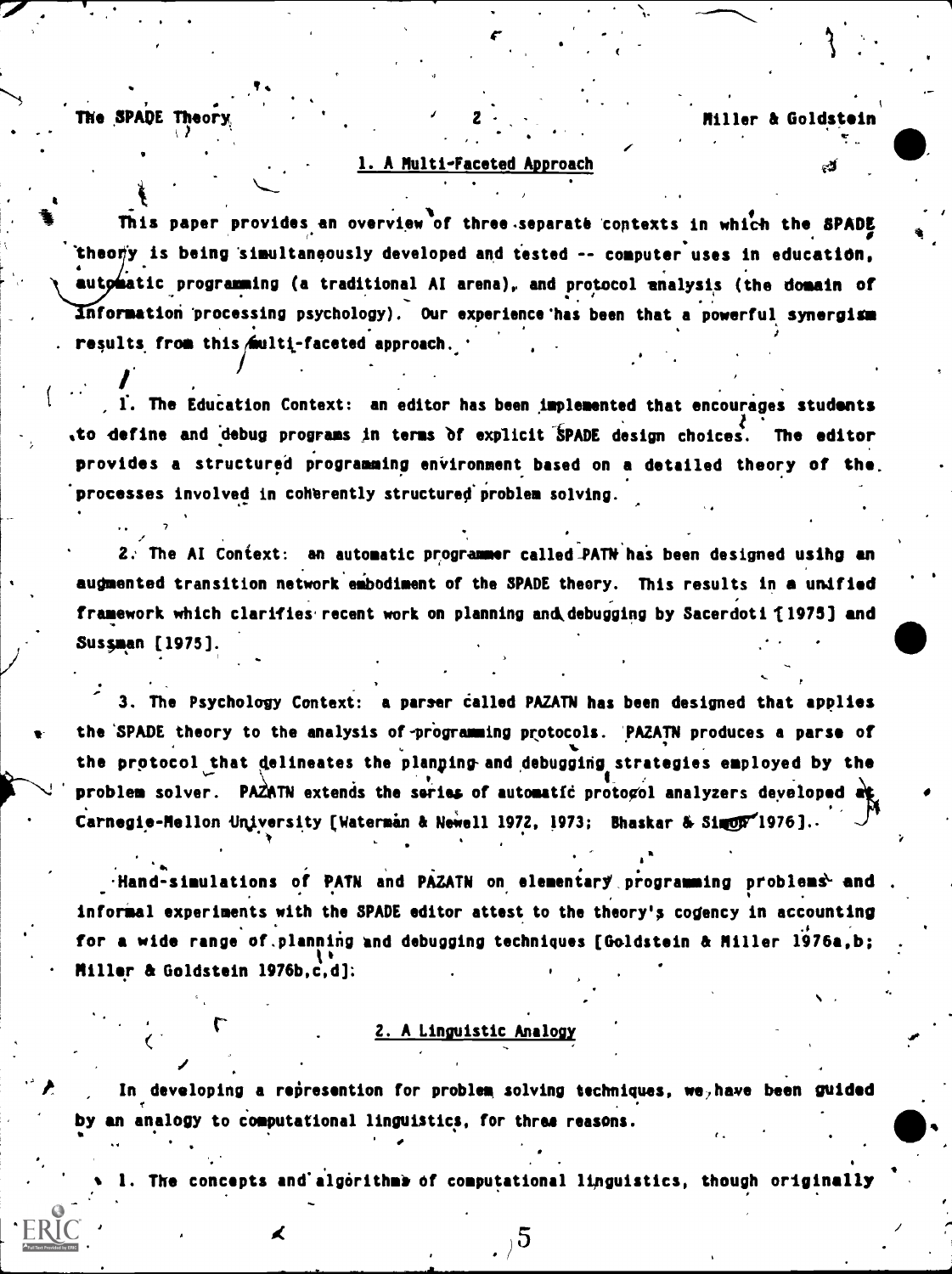ac

The SPADE Theory 3 3 Miller & Goldstein

."

intended to explain the nature of language per se, supply perspicoous yet powerful descriptions of complex computations in general. Problem solving, as a complex process, benefits from the application of these tools.

2. Computational linguistics decomposes computations into syntactic, semantic, and pragmatic components. This decomposition clarifies the explanation of complex processes when viewed in the following manner: syntax formalizes the range of possible decisions; semantics the problem description, and pragmatics the procedural relationship between the two.

3. COmputational linguistics has undergone an evolution of procedural formalisms, beginning with finite state automata, later employing recursive transition networks (context free grammars),' next moving on to augmented transition networks, and culminating in the current set of theories involving frames [Minsky }975, ,Winograd 1975, Schank 1975]. Each phase captured sóme properties of language, but was incomplete and required generalization to more powerful and elaborate formalisms. Following this evolutionary sequence illuminates the complexity of language theory. We have pursued a similar evolutionary approach to clarify the complexity of problem solving processes.

To date, our theory of design ,has evolved through the following stages: we initially explored context free grammars for planning and debugging, and subsequently their generalization to ATN's; we examined the metaphor of protocol analysis as parsing, initially using the planning and debugging grammars to reveal the constituent structure of protocols and later using the derivations produced by the ATN formalism; and, finally, our most recent work has studied the use of a chart-based parser to  $\qquad \qquad \blacksquare$ discover, these analyses.

 $\sum_{i=1}^{n}$  A Grammatical Theory of Planning

The basis for SPADE is a taxonomy of frequently observed planning concepts  $(fig; '1)$ , We arrived at this taxonomy by introspection, by examining problem solving protocols [Miller & Goldstein 1976b], by studying the literature on problem solving [Polya 1957, 1965, 1968; Newell & Simon 1972; Sussman 1975; Sacerdoti 1975], and by enumerating techniques for finding procedural solutions to problems expressed as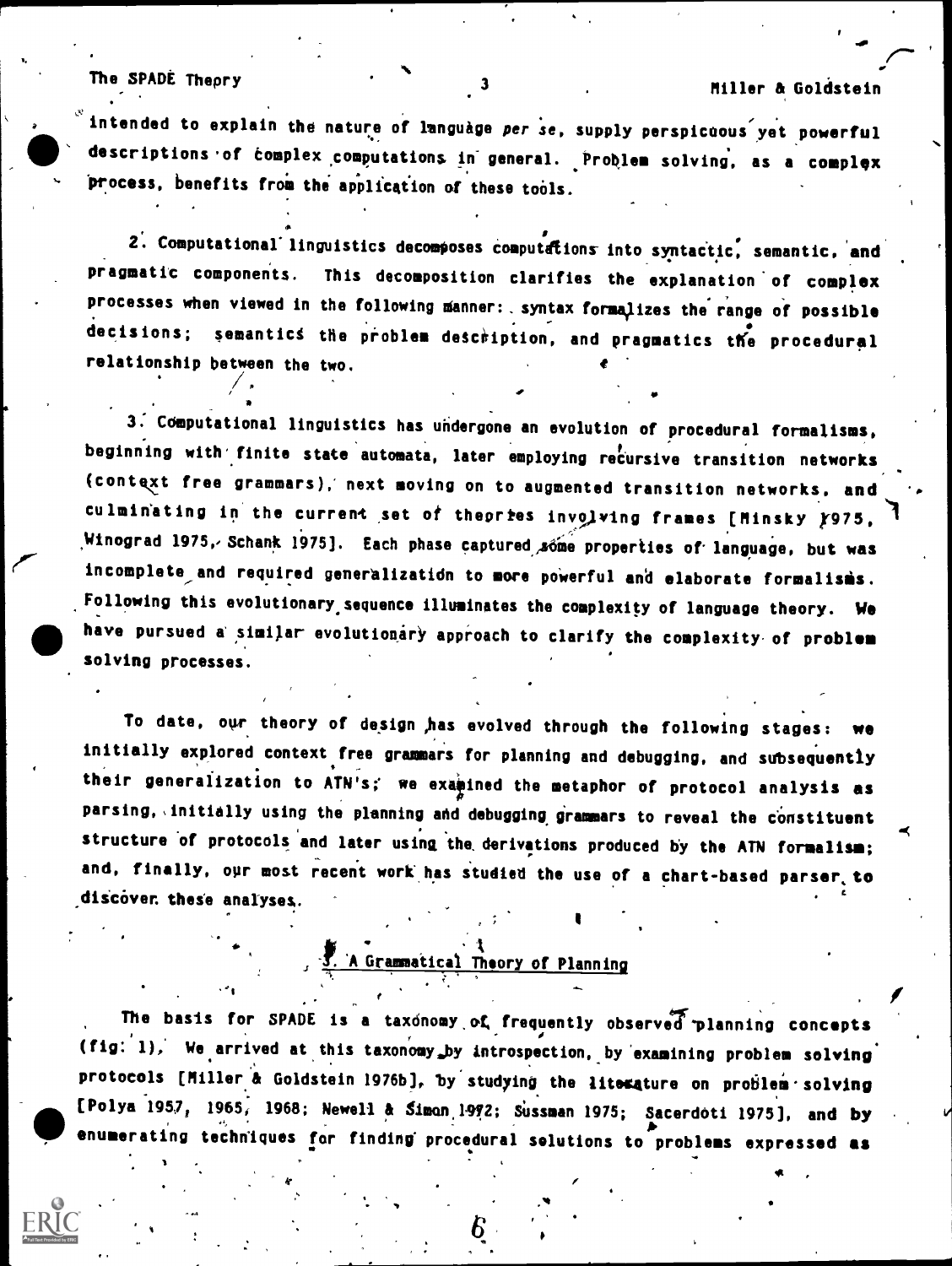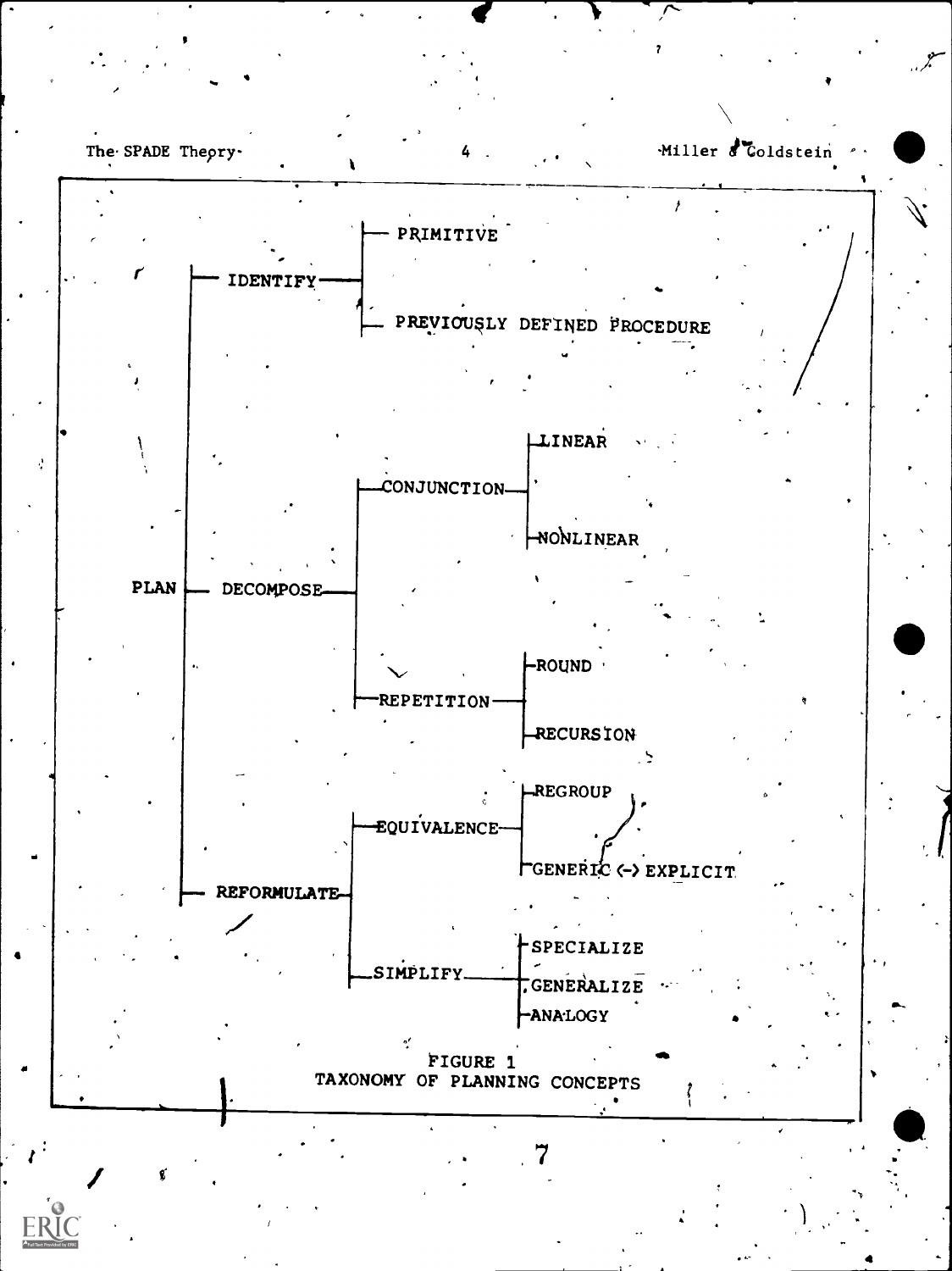### The SPADE Theory 5 and 5 Miller & Goldstein

predicate calculus formulae [Emden & Kowalski 1976]., This last criterion demonstrates that the taxonomy is currently incomplete -- for example, techniques for handling disjunctions have not yet been analyzed thoroughly enough to warrant inclusion. However, the taxonomy is adequate for a wide range of elementary programming problems. Future research will investigate additional planning techniques. 4. dit

 $\blacksquare$  There are three major classes of plans in the taxonomy: identification, decomposition, and reformulation. Identification means regognizing a problem as pmeviously solved. Decomposition refers to strategies for dividing a problem into simpler sub-problems. Reformulation plans alter the problem description, seeking a representation which is more amenable to identification or decomposition. The figure indicates how these classes of plans are further subdivided in the SPADE theory.

Planning, acsording to the theory, is a process in which the problem solver selects the appropriate  $\beta$ lan type, and then carries out the subgoals defined by that plan applied to the current problem. From this viewpoint, the planning taxonomy represents a decision tree of alternative plans. The decision process can be modeled by the context free grammar given below. The grammar explicitly states which planning rules involve recursive' application of solution techniques to subgoals: setup, interface, mainstep, cleanup, and parallel.

,) (The rules of the grammar are written using the following syntax: "I" is disjunction,  $\widehat{\cdot}$  is ordered conjunction,  $\widehat{\cdot}$  is unordered conjunction, " $\langle \ldots \rangle^{n}$ " is iteration, [...] is optionality, and a lower case English phrase 'enclosed in quotation marks (e.g., "repeat step') describes a lexical item which is not further expanded in the grammar.)

| <b>PLAN</b>        | -> IDENTIFY   DECOMPOSE   REFORMULATE                                                                       |
|--------------------|-------------------------------------------------------------------------------------------------------------|
| <b>IDENTIFY</b>    | -> PRIMITIVE   DEFINED                                                                                      |
| <b>DEFINED</b>     | -> "call user subprocedure" & PLAN                                                                          |
| <b>DECOMPOSE</b>   | -> CONJUNCTION   REPETITION                                                                                 |
| <b>CONJUNCTION</b> | -> SEQUENTIAL   PARALLEL                                                                                    |
| <b>SEQUENTIAL</b>  | -> [SETUP] \\ <mainstep +="" [interface]=""><sup>2</sup> + [CLEANUP]<br/><math>\checkmark</math></mainstep> |
| <b>PARALLEL</b>    | $\rightarrow$ <plan>.</plan>                                                                                |
| <b>SETUP</b>       | . -> PLAN                                                                                                   |



 $J = \frac{1}{2}$ 

ti a controller della controller della controller della controller della controller della controller della controller della controller della controller della controller della controller della controller della controller de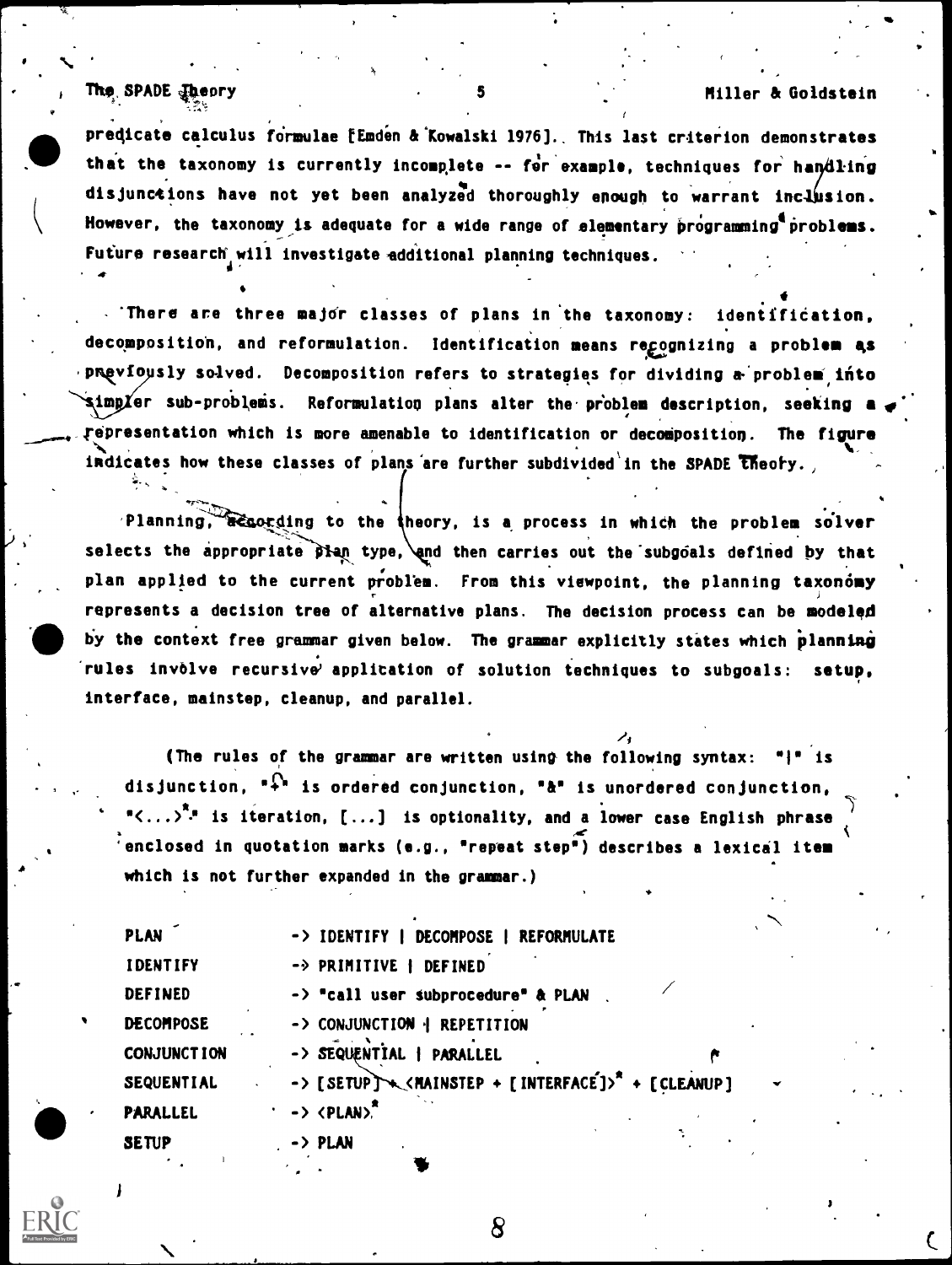Miller & Goldstein

The SPADE Theor

| <b>MAINSTEP</b>  | · -> PLAN<br>$\mathbb{F}_n$                        |
|------------------|----------------------------------------------------|
| <b>INTERFACE</b> | $\rightarrow$ PLAN                                 |
| <b>CLEANUP</b>   | $\rightarrow$ PLAN                                 |
| REPETITION .     | $\rightarrow$ RDUND<br><b>RECURSION</b>            |
| <b>ROUND</b>     | -> ITER-PLAN   TAIL-RECUR                          |
| ITER-PLAN        | $\rightarrow$ "repeat step" + SEQ                  |
| TAIL-RECUR       | $\rightarrow$ "stop step" + SEQ + "recursion step" |

The SPADE theory is not restricted to any particular domain. However, to provide concrete examples, we have concentrated on problems from elementary togo graphics programming [Papert 1971]. This domain was chosen because of the availability of extensive data on the performance of students writing "turtle" programs to draw simple pictures. The grammar rules for primitives in this domain are:

| PRIMITIVE,      |   | -> VECTOR   ROTATION   PENSTATE                |
|-----------------|---|------------------------------------------------|
| <b>VECTOR</b>   |   | -> (FORWARD   BACK) + <number></number>        |
| <b>ROTATION</b> | ۰ | $\angle$ -> (LEFT   RIGHT) + <number></number> |
| <b>PENSTATE</b> |   | -> PENUP   PENDOWN                             |

A typical task undertaken by beginners in the Logo environment is to draw a wishingwell picture using the computer.

Fig. 2 -- A Logo Wishingwell

Fig. 3 illustrates a solution to the wishingwell problem with its hit parchical annotation according to our planning grammar.

The grammar Characterizes the decision process involved in selecting plans from the taxonomy. We illustrate its utility in the next two sections by constructing an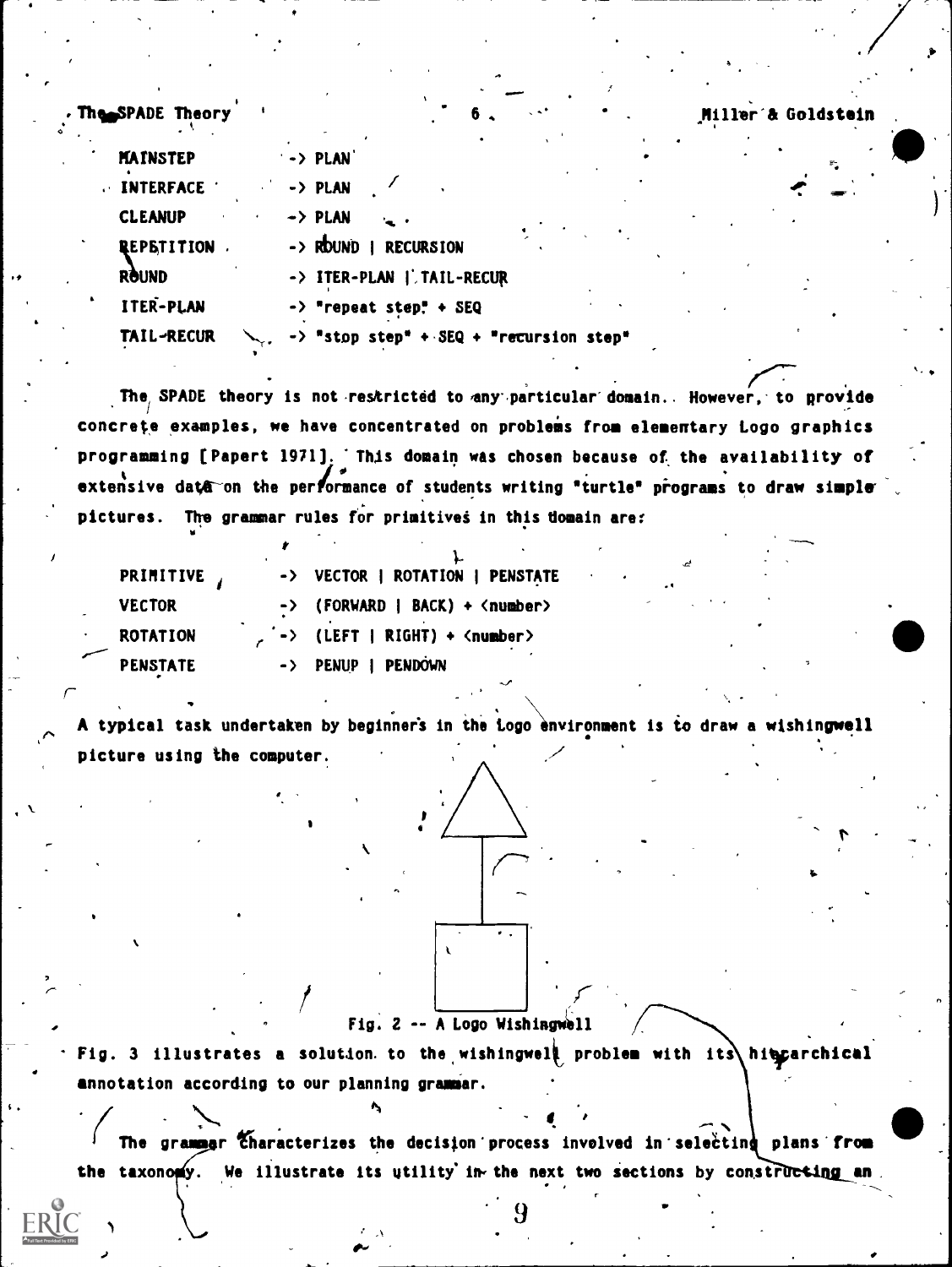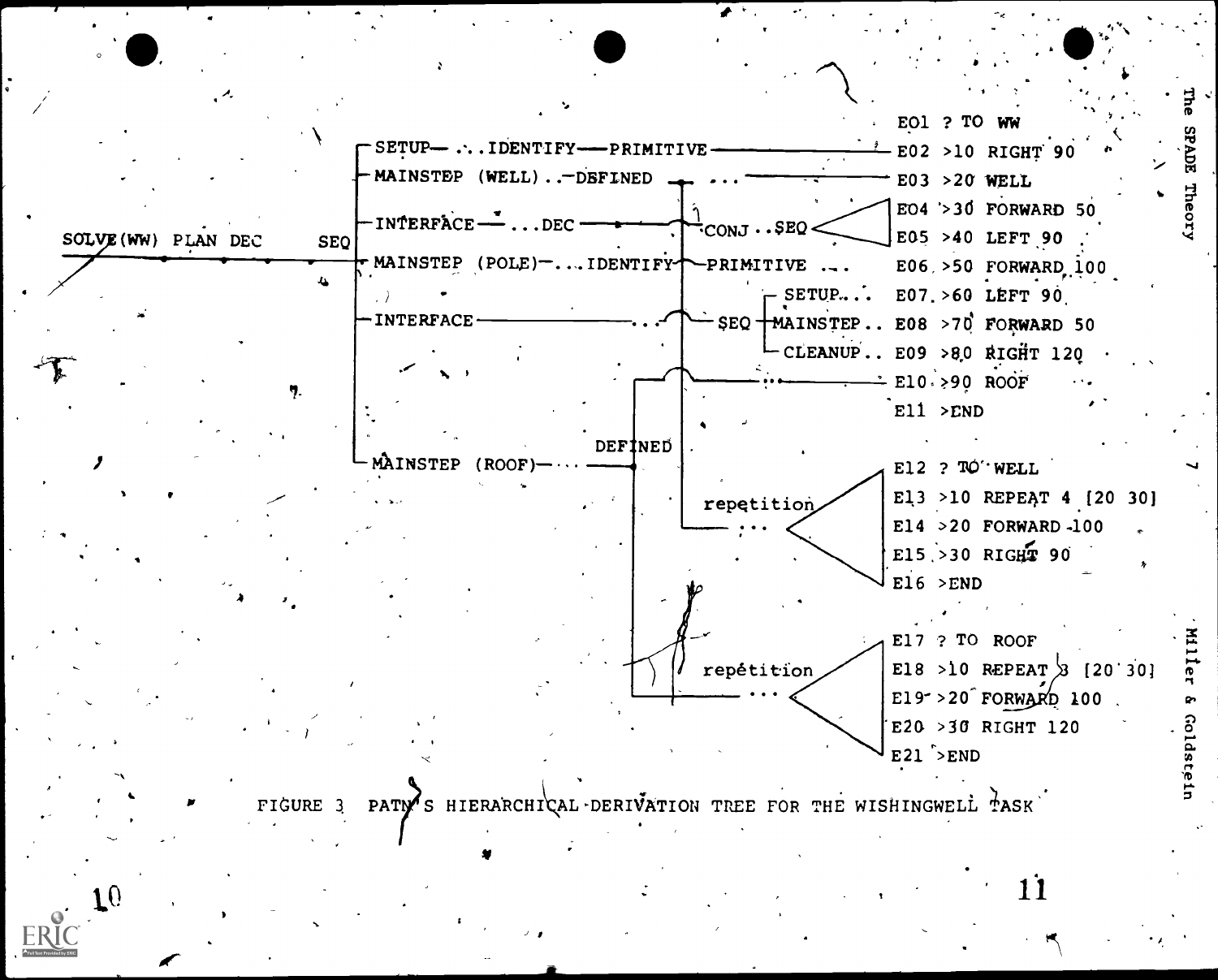### The SPADE Theory  $\sqrt{3}$  and  $\sqrt{3}$  and  $\sqrt{3}$  and  $\sqrt{3}$  and  $\sqrt{3}$  and  $\sqrt{3}$  and  $\sqrt{3}$  and  $\sqrt{3}$  and  $\sqrt{3}$  and  $\sqrt{3}$  and  $\sqrt{3}$  and  $\sqrt{3}$  and  $\sqrt{3}$  and  $\sqrt{3}$  and  $\sqrt{3}$  and  $\sqrt{3}$  and  $\sqrt{3}$  and

le controller

editor that embodies the grammar and analyzing debugging in terms of the grammar. we show how the grammar can be augmented to include not only the syntax of plans, but their semantics and pragmatics as well.

#### $\blacksquare$ <u>4. SPADE-0, A Planning Assistant</u>

One reason for calling our theory of planning and debugging structured is to emphasize the link between our research and the Structured Programming movement. Dahl, Dijkstra, and Hoare [1972] call for a style of programming which reflects coherently structured problem solving. But a detailed formalization of what this style entails is lacking. Our efforts in this direction, therefore, supplement the work of Dijkstra and others. The SPADE-0 editing environment serves as an example.

 $\alpha$  in the user: How can we judge whether a particular grammar of plans captures, $\lambda$ at some 'le $\mathbf{vel}$  of "abstraction, the set of planning.decistOns involVed.in'solvfng problems for, some domain? One methodology we employ is to incorporate the grammar into an editor (SPADE-0) whose purpose is to augment and direct the capabilities of a human user. The critical question then-becomes determining the extemt to which such a system aids or

Suppose a problem solver is defining a Logo program' for drawing the wishingwell shown earlier. In SPÁDE-0, this is accomplished by app<del>lying t</del>he planning grammar in generative mode:

1 2 and 2 and 2 and 2 and 2 and 2 and 2 and 2 and 2 and 2 and 2 and 2 and 2 and 2 and 2 and 2 and 2 and 2 and

la. What is the name of your top level procedure? a a shekara lb. >WW

2a. The rule is: PLAN -> IDENTIFY | DECOMPOSE | REFORMULATE. What now?

2b. >DECOMPOSE.

3a. The rule is: DECOMPOSE -> CONJUNCTION | REPETITION 3b. >CONJUNCTION

4a. The rule is: CONJUNCTION -> SEQUENTIAL.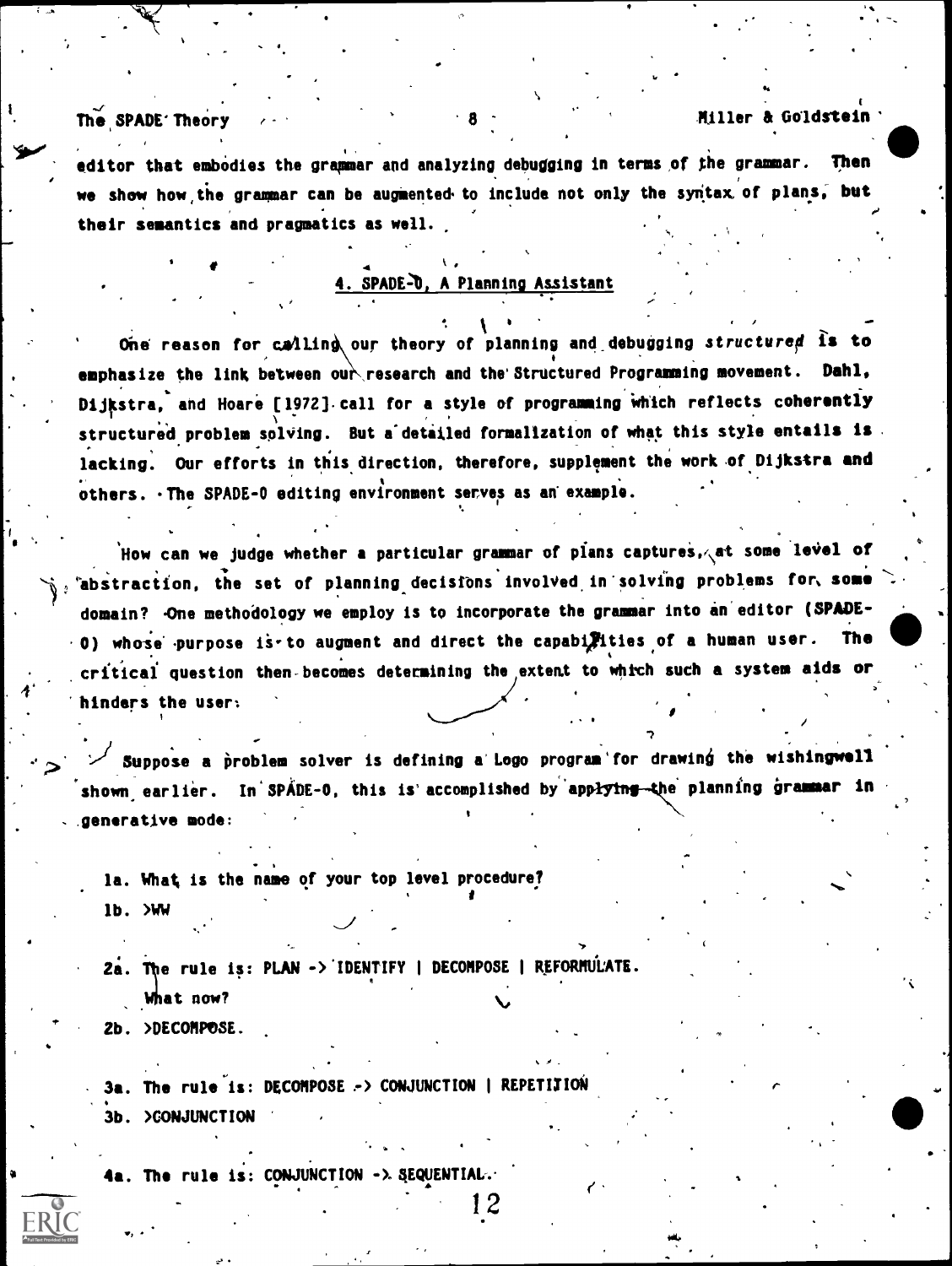The SPADE Theory

The rule is: SEQUENTIAL -> [SETUP] + <MAINSTEP + [INTERFACE]>\* + [CLEANUP]. Do you wish to define an optional SETUP? 4b. Later.

In this way, SPABE-0 encourages users to articulate their design decisions in topdown order. At the same time, the system allows the user to escape from this strict discipline if an alternativa solution order seems preferable. This was illustrated by the user's "later" instruction. "Later" suspends the current goal for later' solution.

SPADE-0 was implemented by assigning an interpretive procedure to each grammatical operator. In essence, the editor is a bookkeeper for the user goal tkee. Despite its simplicity, we see three useful applications of the program.

1. From an educational standpoint, the editor encourages students to articulate their problem solving strategies. W The fundamental hypothesis of the Logo Project, as presented by Papert in Teaching Children Thinking [1971], is that such articulate problem solving is beneficial to the learner. The SPADE editor, with its extreme form of articulation, provides an experimental vehicle for evaluating Papert's claim: do students exposed to SPADE progress faster in learning Logo than controls whose problem solving is more tacit?

2. From an  $A\tilde{\Gamma}$  standpoint, its use will indicate whether the meaning grammar  $\tilde{\mathbf{R}}$ adequaté, or whether certain plans are not present that competent problem solvers feel are necessary.

3. From a psychological standpoint, we will collect transcripts of individuals using the seditor and formulate personal grammars based on the particular rules usually employed by eagh user. The personal grammar will model the problem solving skills of that individual. In the past we have manually analyzed protocols from standard Logo. -SPADE protocols, with their explicit planning choices, can be far more revealing.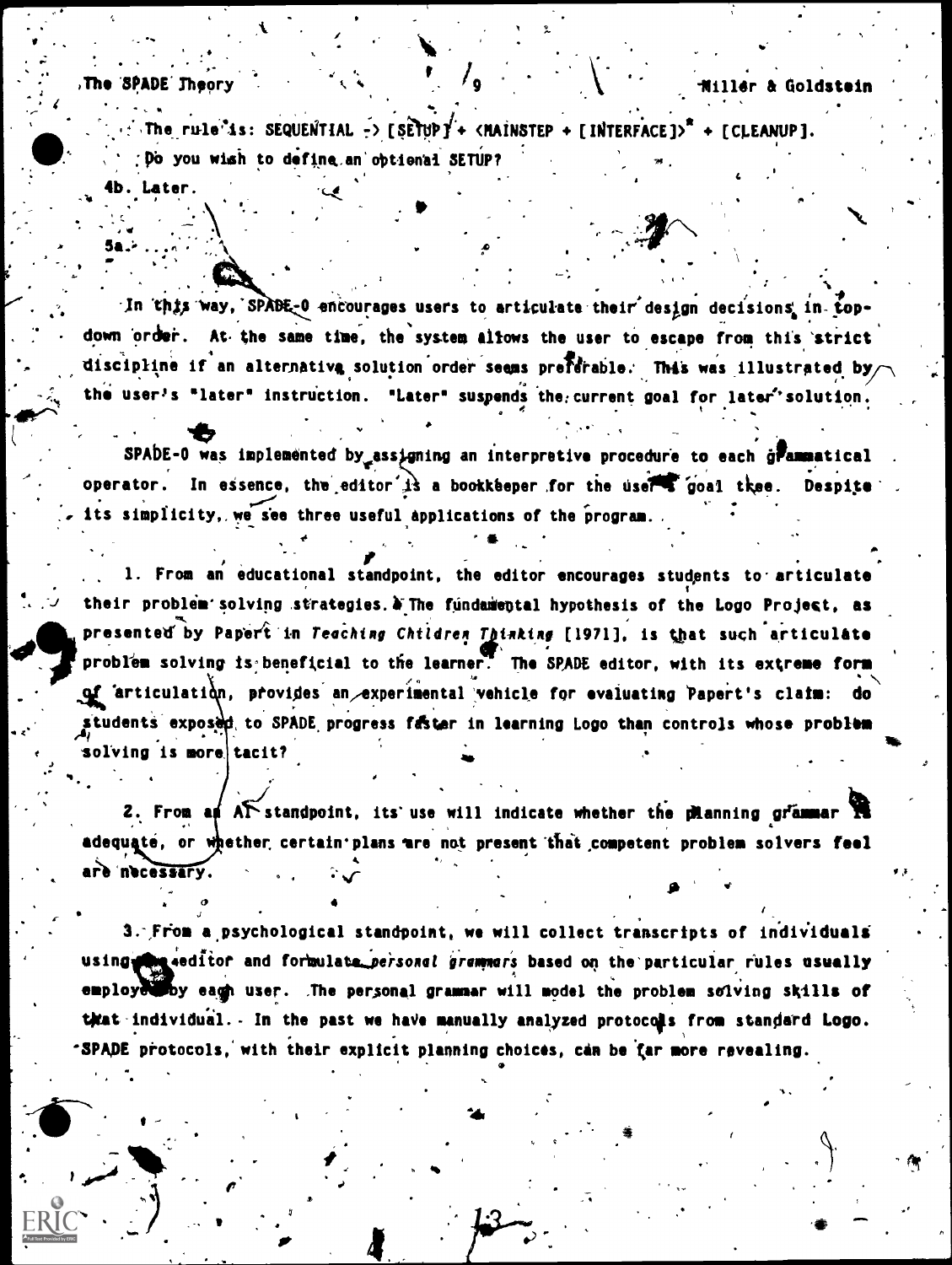#### $\bullet$  . The set of  $\bullet$ The SPADE Theo<u>ry and the second in the second second in the SPADE Theory and the second in the second second second in the second second in the second second in the second second in the second second in the second second </u>

 $\mathcal{L} = \{ \mathcal{L} \mid \mathcal{L} \in \mathcal{L} \}$ 

4

# 3. RAID, A Debugging Assistant".

SPADE- includes a theory of debugging. Such a theory is essential, since problem solvers must often formulate plans in the face of imperfect knowledge and limited resources. Under such circumstances,. even carefully reasoned judgments may be mistaken. ,

Given a grammatical theory of planning, debugging can be analyzed as the. localization and repair of errors in applying grammar rulgs during plenning. Since our planning rules were constructed from operators for conjunction, disjunction, and optionality, three basic classes of errors arise:

 $\sim$ 

.

1. syntactic bugs, in which the basic grammar is violated, such as when a  $\frac{\pi}{4}$ required conjunct is missing;

2. semantic bugs, in which a semantic constraint arising from the particular problem is violated, such as<sup>6</sup>when a syntactically optional constituen;, needed **because of the semantics of the particular problem, is missing;** 

3. pragmatic bugs, in which an ina priate selection from a set of mutually  $exciusi\sqrt{8}$  disjuncts is made.  $z^{n}$ 

4

Fig. 4, provides examples of these bub types. Although additional categories (including execution and efficiency bugs) must be.defined to make this taxonomy of. bugs .  $x$  ,  $y$  and  $z$  are classes are adequate to characterize many examples which arise in elementary programming.

RAID is a debugging assistant for SPADE-0 implemented on the basis of this taxonomy -of errors, As SPADE-0 prompts the user through planning process, shose choices which might lead to syntactic, semantic, or pragmatic bugs are recorded by the system. In subsequent debugging episodes, RAID alerts the user to the relevant bug warnings, thereby aiding in diagnosis. "Moreover, the SPADE-0 planning editor can then be reinvoked to guide repair of the bug by resuming planning in the context of the culpable decision. An interaction with RAID that would arise from premature execution of a program is illustrated below:  $14$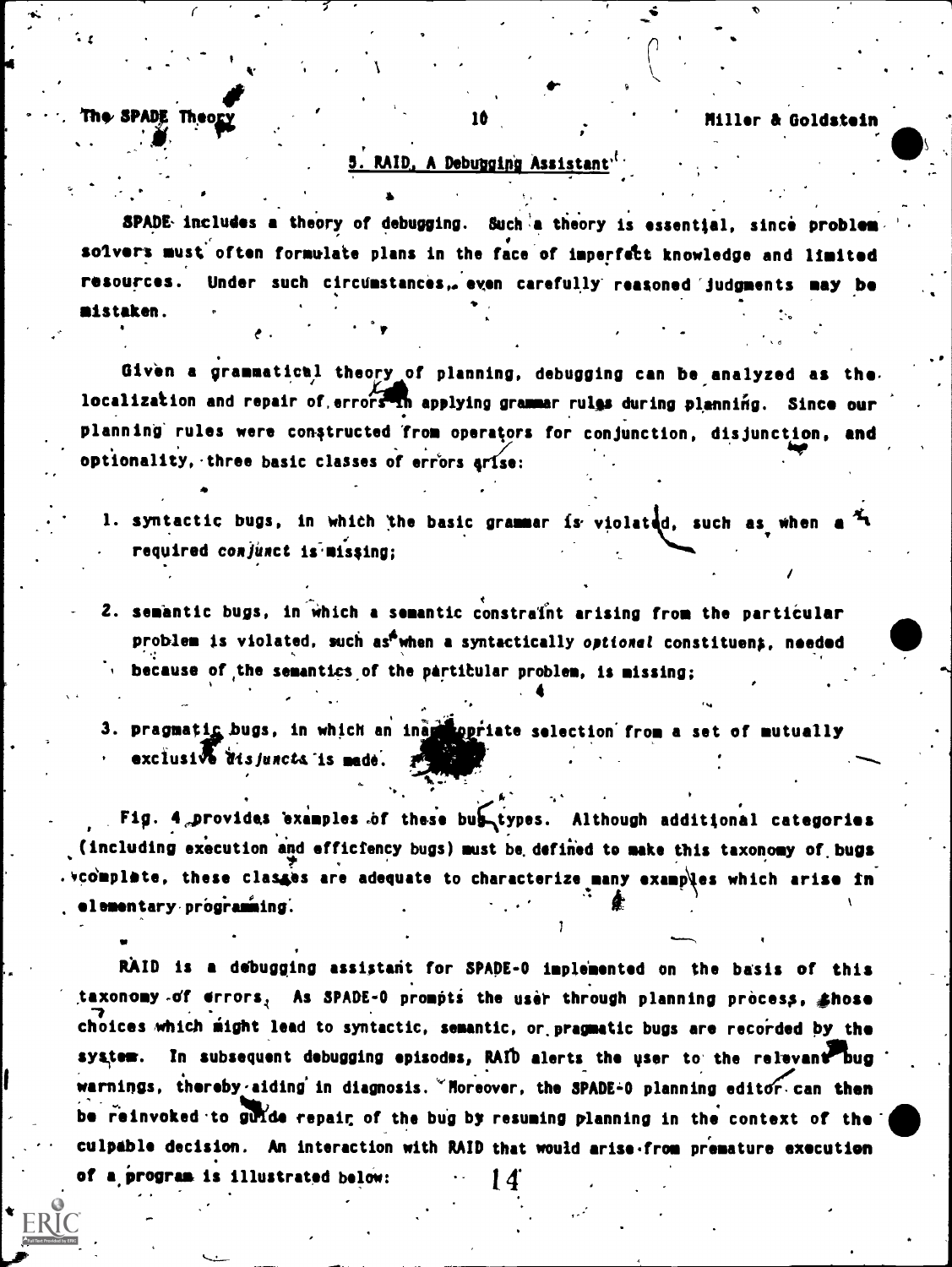

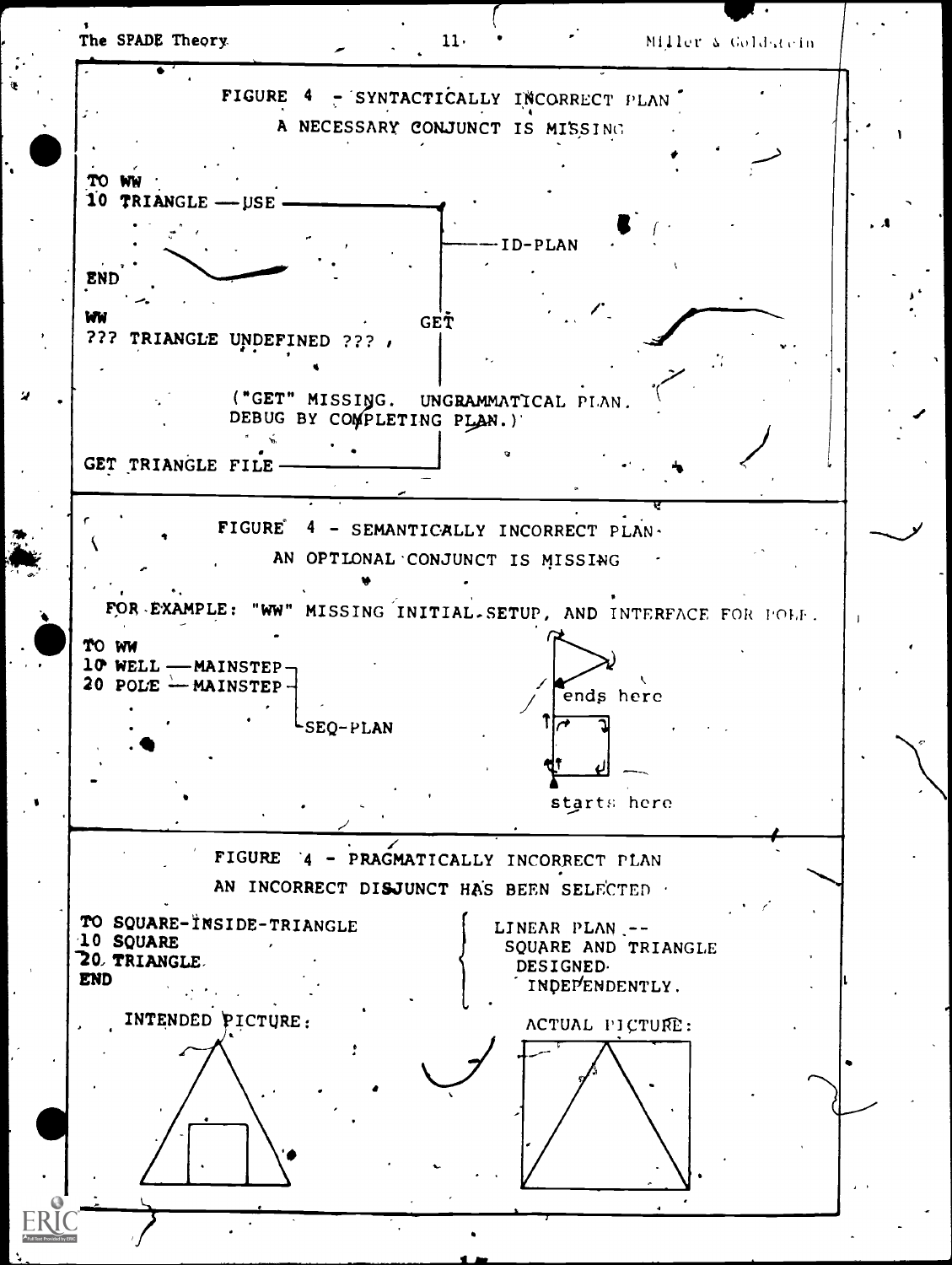The SPADE Theory '

Miller & Goldstein

The user has continued defining the wighingwell program begun earlier, with its current definition as shown is fly. 4b. Although an initial SETUP and an INTERFACE have not yet been supplied. Lie user requests execution of the program.

 $\mathbf{12}$ 

la. ... What now? 1b. >RUN $\sim$ WISHINGWELL.  $\flat$ 

 $2a.$  OK. (Fig 4b shows the resulting picture.) . What now?

2b. >Diagnose

3a. The rule is: DIAGNOSE-> <PARSE | CODE | MODEL | PROCESS>\*. What now?

3b. >Parse

4a. The rule is: PARSE -> SYNTAX | SEMANTICS | PRAGMATICS. What now?

4a. >Semantics

Sa. The following optional constituents are missing in WW: The SETUP and the INTERFACE between WELL and POLE. What now?

5b. >Repair

6a. The rule is: REPAIR -> COMPLETE' | REPLACE. " 6b. >Complete interface between well and pole.

.7a. The rule is: PLAN -> IDENTIFY | DECOMPOSÈ | REFORMULATE 

In this example, the interaction with SPADE was again guided by a grammar; debugging grammar is given below. 16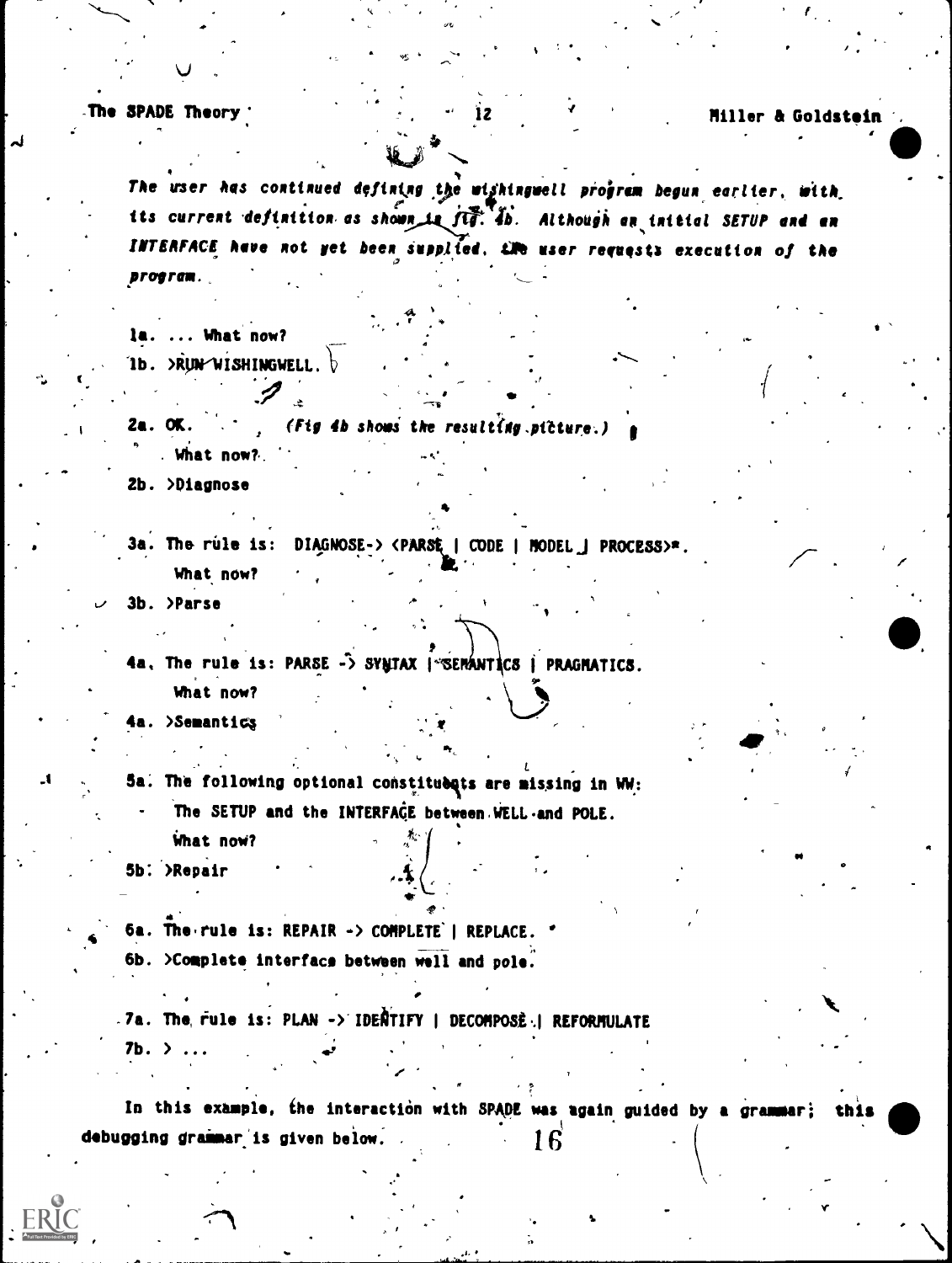$\mathcal{L}$  . The set of  $\mathcal{L}$ 

SPADE Theory 13 Miller & Goldstein's

| <b>DIAGNOSE</b>   | -> <parse code="" model="" process=""  ="">*</parse>      |
|-------------------|-----------------------------------------------------------|
| <b>PROCESS</b>    | $\rightarrow$ <ask trace=""  ="">"</ask>                  |
| <b>CODE</b>       | ->-"print definition"                                     |
| <b>MODEL</b>      | -> RUN                                                    |
| <b>PARSE</b>      | -> SYNTAX   SEMANTICS   PRAGMATICS                        |
| <b>SYNTAX</b>     | -> "review conjunctive choices in plan"                   |
| <b>SEHANTICS</b>  | -> "review optional choices in plan,"                     |
| <b>PRAGMATICS</b> | -> "review disjunctive choices in plan"                   |
| 1<br>- REPAIR     | -> COMPLETE   CORRECT                                     |
| <b>COMPLETE</b>   | -> "solve for missing conjunct"                           |
| <b>CORRECT</b>    | -> "choose alternative disjunct"                          |
| <b>RUN</b>        | $\rightarrow$ "run code line" + ["error.msg"] + [DEBUG]   |
| <b>ASK</b>        | -> "print definition"   "print value"                     |
| <b>TRACE</b>      | $\rightarrow$ [SELF-DOC <sup>*</sup> ] + RUN <sup>*</sup> |
| SECT-DOC          | -> "add.break"   "add print"<br>"add trace'               |

 $\overline{1}$ 

This grammar represents the traditional debugging strategies employed by programmers supplemented by the PARSE-based strategies allowed by the dxistence of the SPADE \_derivation tree.

 $\bullet$  . The set of  $\bullet$ 

/I

For more complex programs, there will be too many potential bug locations for  $\qquad \qquad \}$ RAID's undirected advice to be helpful. Hence, following SPADE-0's structured bookkeeping philosophy, we allow the user to set cameats during planning regarding those decisions which appear to be potential trouble spots. In this fashion, SPADE permits an exploratory style of problem solving, as illustrated below.

Suppose the wishingwell program is part of a large project. Then the number of optional constituents thet here not been defined will be large. The user  $\ell$ will probably have some insight into which of these is actually needed. To facilitate debugging. the user is encouraged to place coreats at those decisions he suspects may reguire later debugging.

6a. Do you wish to include the optional initial SETUP in WW? 6b. >No.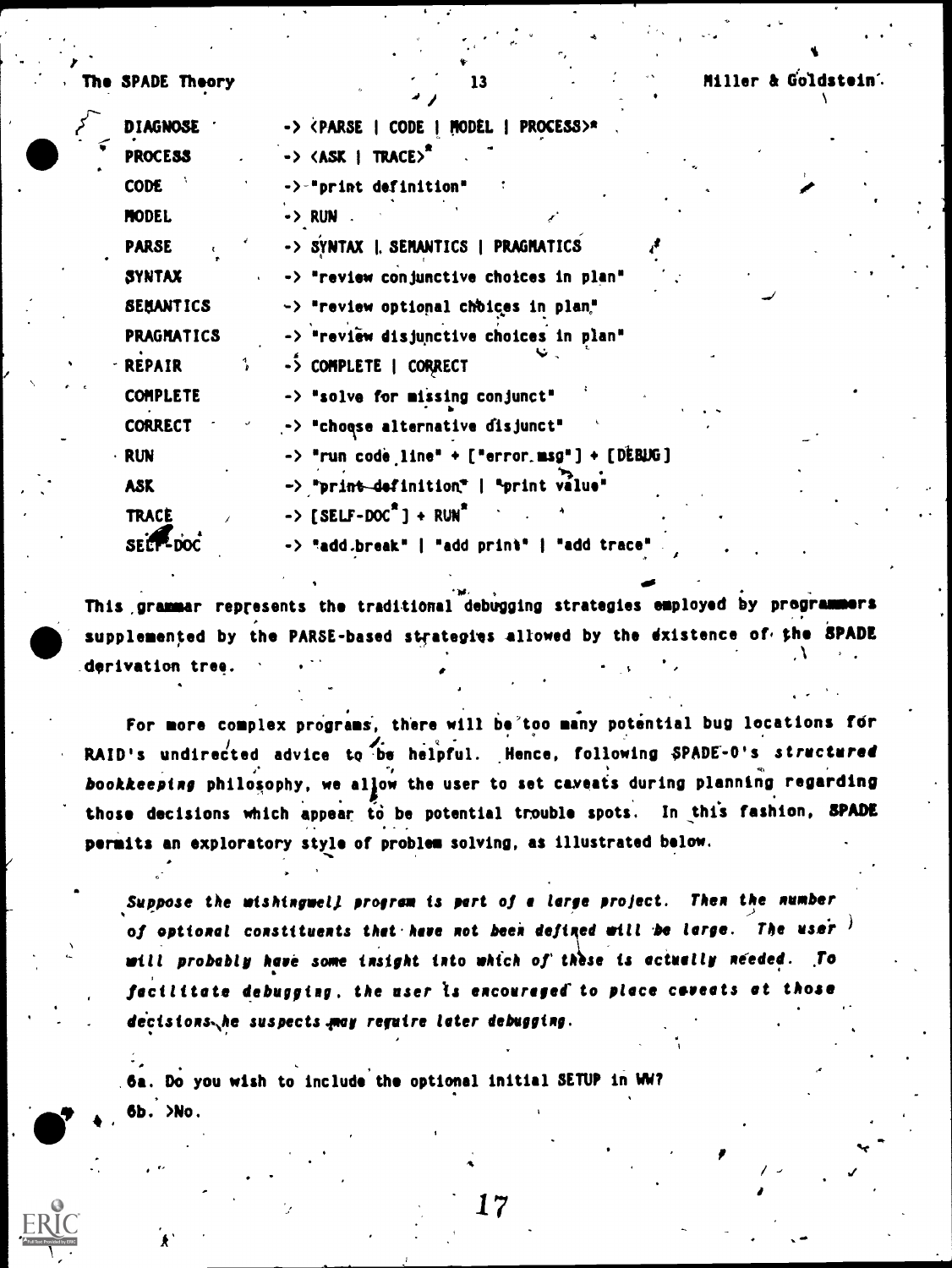The SPADE Theory  $14^{\circ}$  and  $14^{\circ}$  and  $1111$ er & Goldstein

J. .

 $\mathcal{L}$ 

4 . , ,

7a. Do you wish to record a caveat here? 7b. >Yes.

8a. OK. Your pending goals are ROOF, POLE and WELL. What now?  $8b.$   $\lambda$  ...

Another mechanism to make SPADE's and RAID's advice more directed is to supply the semantics for problems. This is the topic of the next section.

6. PAIN -- An Augmented Transition Network for Planning

While context free grammars can represent a useful abstraction of planning decisions, they have limitations which prevent them from providing a complete theory of design. They provide no representation for the semantics of the problem nor for the pragmatics involved in choosing one plan over another. For this reason, we have designed and are currently implementing PATN, an augmented transition network (ATN) problem solver. We have adopted the ATM formalism for the same reasons that 1. Weods [1970] to introduce it into computational linguistics: the semantic and ragmatic limitations of context free grammars.

Fig. 5-provides a global view of PAN [Goldstein & Miller 1976b]. The topology of the network embodies the planning grammaf. .Registers contain descriptions of the problem, the solution, and various temporary constructs built during planning. Arc predicates supply pragmatic guidance by examining the registers and appropriately directing the planning process. For example, an identification plan cannot proceed if the problem description cannet be found in the answer library. PATN has been successfully hand-simulated on elementary Logg and Blocks World problems.

 $\mathcal{F}$  ,  $\mathcal{F}$ PATN allows us to elaborate our notion of  $\frac{d}{dx}$  completed plan by defining an annotated derivation tree. Associated with each node of the plan derivation is a snapshot of the values of the ATN registers at the point in the planning process when that node was created. A derivation tree reveals the constituent structure of the plan; these semantic variables reveal the semantic intent. A set of assertions at each node, derived as instances of PATN's arc predicates, reveal the pragmatic reasons for preferring a given plan over its competitors. Fig. 6 shows the annotated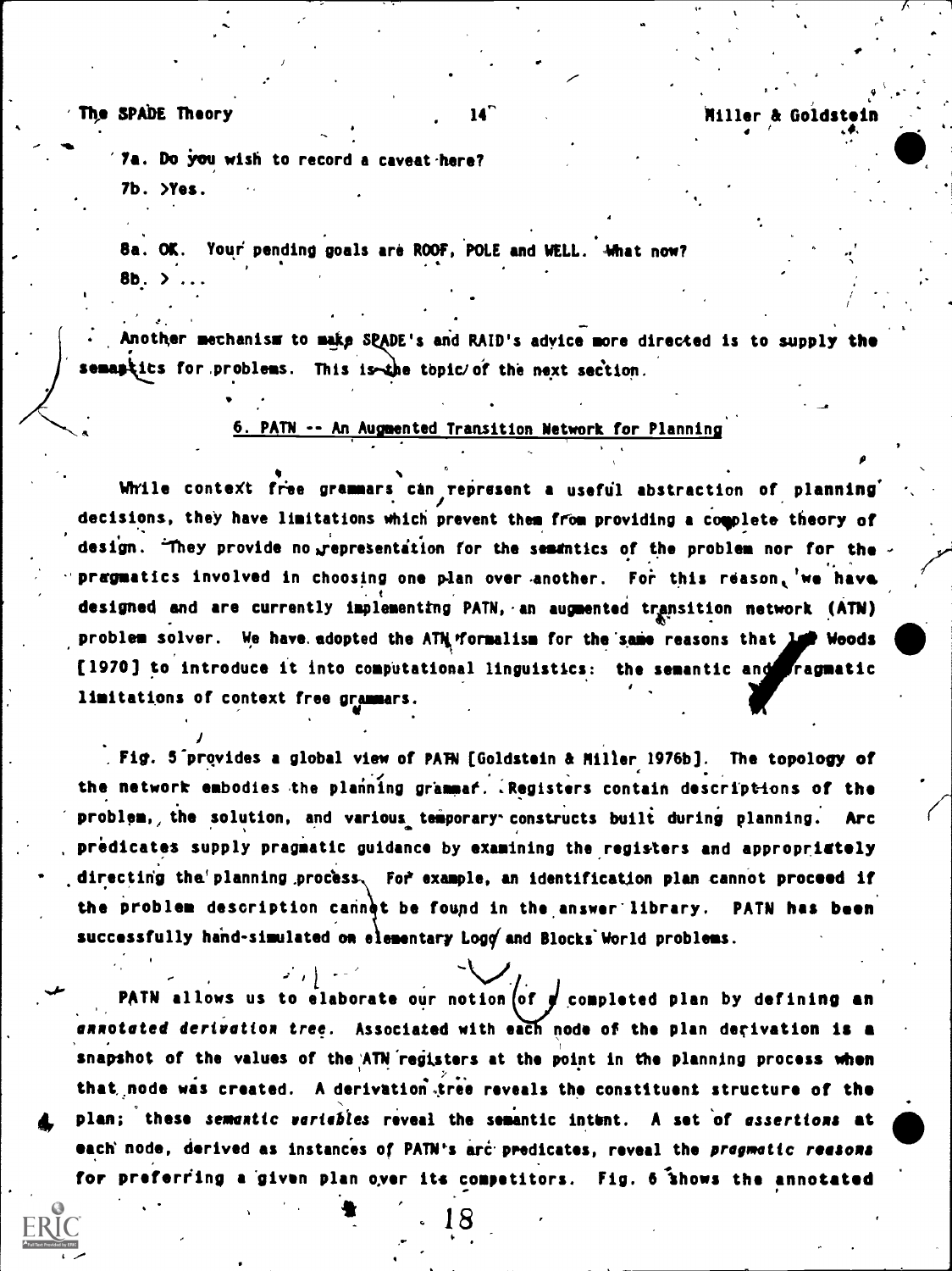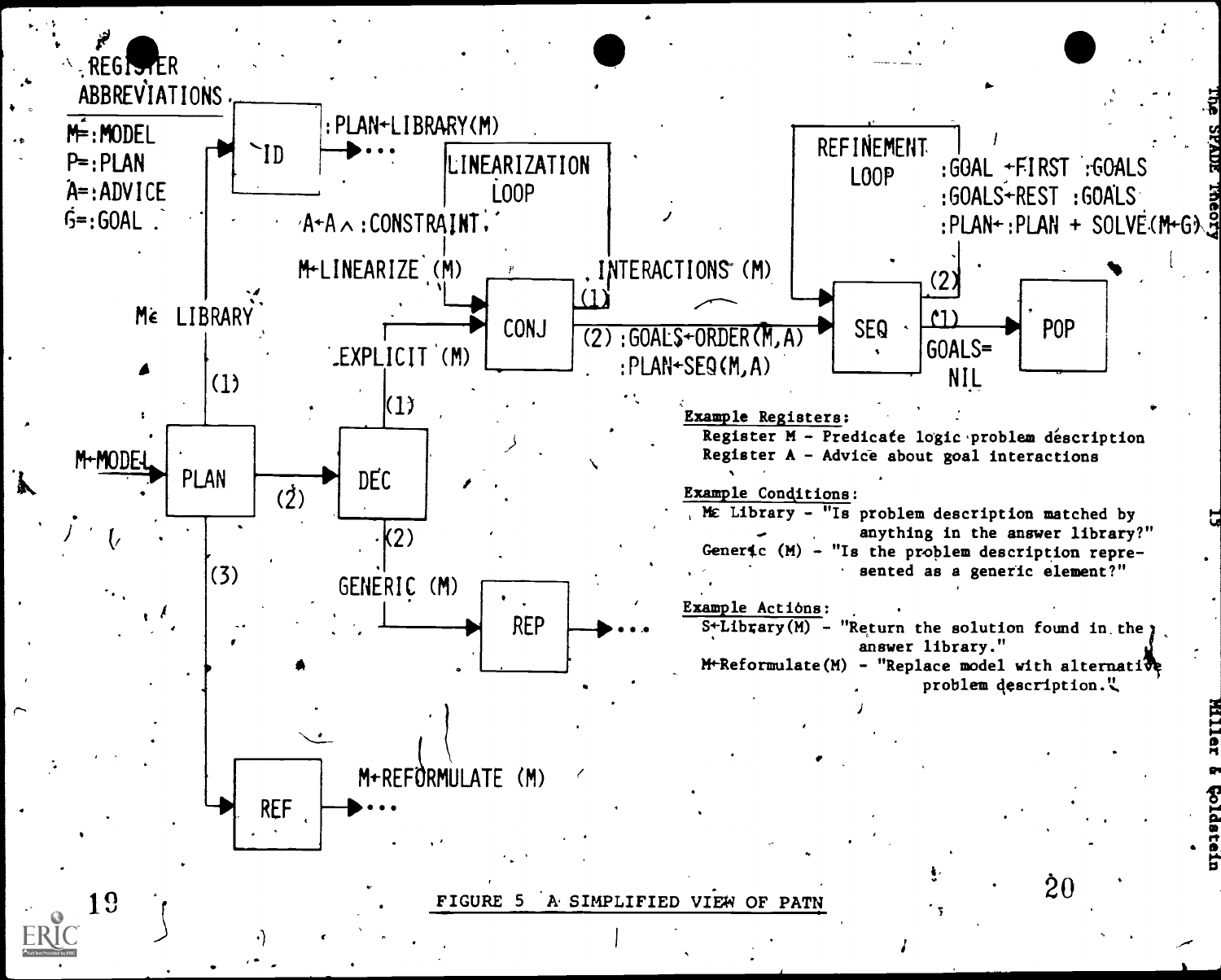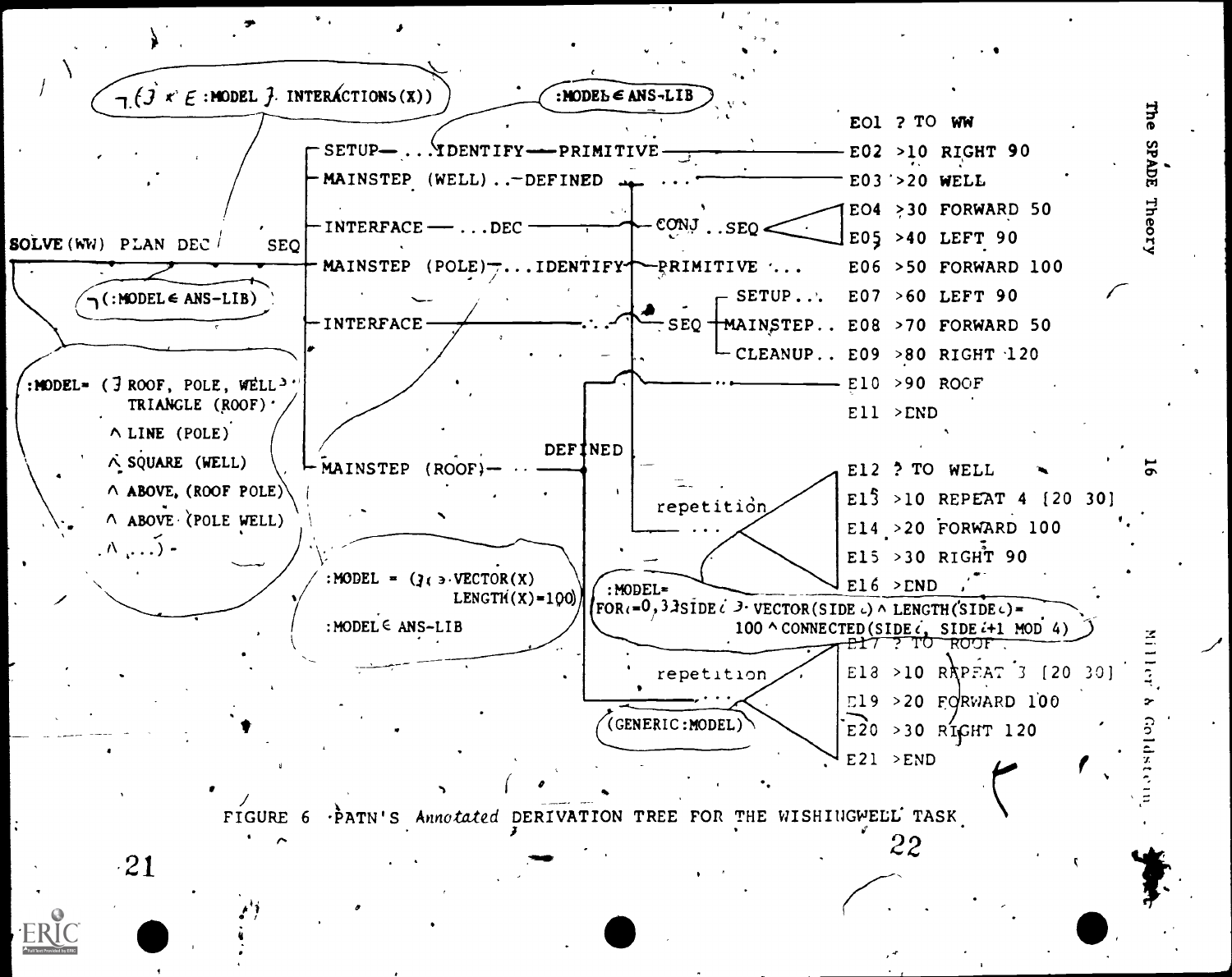#### The SPADE Theory

#### ) and the set of  $\mathcal{L}$ 17 Miller & Coldstain Miller & Coldstanding Miller & Coldstanding Miller Miller

derivation tree for the wishingwell program given earlier.

 $\gamma$  with SPADE-1 (the SPADE editor augmented by PATN) illustrates this.  $\gamma$ An'intended application of PATN is as a module of the  $/$ SPADE editor for providing the user with additional direction and advice: The following hypothetical dialogue.

/

la. Tell me the name, of your toplevel procedure?  $\cdot$ 1 $\blacktriangleright$ . >WW

2a. Would you like to.define a model? 2b. WISHINGWELL

3a. OK. WISHINGWELL model found in Model Library., The rule is: PLAN -> IDENTIFY | DECOMPOSE | REFORMULATE./ What now? 3b. >ROOF POLE WELL

4i. These subgoals correspond to model parts.

Are you pursuing a LINEAR. DECOMPOSITION plan?

4b. >YES

Sa. The pending subgoals are: ROOF, POLE, WELL and the preparatory steps. What now?

dB.

5b. )ROOF

6a. In the WW model, ROOF is described as a triangle.

There is a TRIANGLE procedure in the answer library.

Would you like to use it? -

"6b. >YES.

 $\blacksquare$ 

7a. OK. The ROOF. is complete. Your pending goals are: 'POLE, WELL, and the preparatory steps. What now?  $7b.$   $\rightarrow$  ...

PATN's Linearization Loop provides a theoretical Superstructure for handling dependent, interacting subgoals. The approach is to view a non-linearity as a property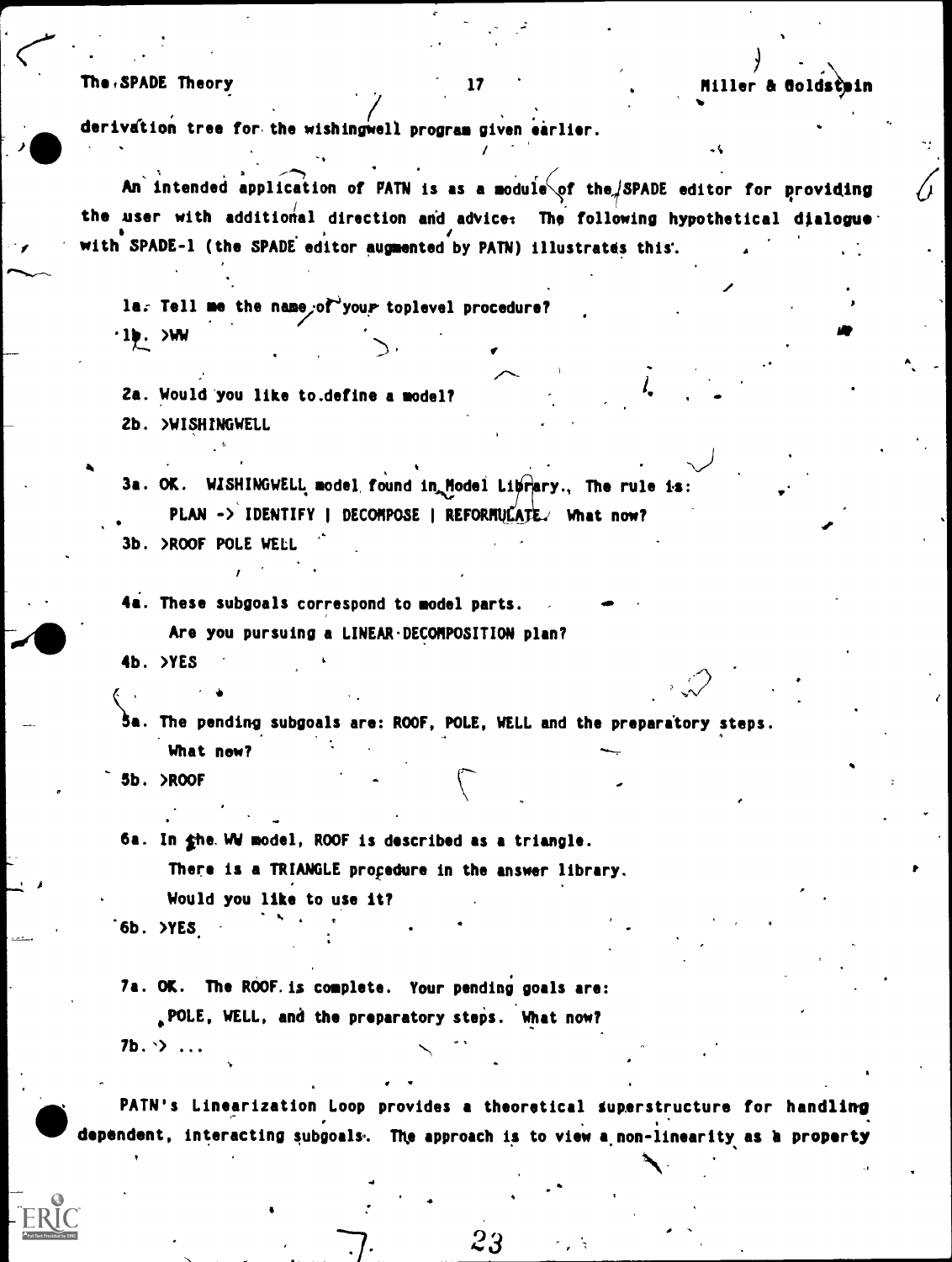The SPADE Theory

Miller & Goldstein

of the problem description. That is, even though one description of the problem leads to an unsuccessful refinement process because of interactions between subgoals, another description can succeed by making the dependent constraints explicit. For example. consider the SQUARE-INSIDE-TRIANGLE of fig. 4C. If the problem description is:

18

SQUARE X: TRIANGLE Y: INSIDE X Y:

then a decomposition that draws the square and triangle independently and then attempts to fit them together to achieve the inside relation will fail. However, a problem description of the following Yorm allows a successful decomposition:

> SQUARE X, WITH  $S1DE = 100$ ; TRIANGLE Y. WITH SIDE = .300: CENTER OF  $X = \text{CENTER}$  OF Y.

The INTERACTIONS-predicate is a conjunction of tests on the model register. Each test is responsible for detecting a given non-linearity. A corresponding action modifies the model, adding new statements to make the interaction explicit. **The** REFINEMENT loop is the repository for what Sussman [1975] calls the Critics Gallery. The theoretical progress of PATN is to integrate the Critics Gallery concept into. a theory of planning. In Sussman's HACKER, the critics gallery and library of programming techniques were separate modules: there was no integrated theory.

Of course, at any point in time the system may be unaware of a given type of non--linearity. In such cases, the absence of an interaction test will lead to a sequential decomposition that ultimately fails. The design of a program for debugging such failures is the subject of the next section.

### 7. DAPR -- An Augmented Transition Network for Debugging

.PATN can make mistakes. That is, PATN will sometimes introduce what we term retionel bugs. into its plans, due to making arc transitions with imperfect knowledge of subtleties or interactions in the task domain. Hence, PATN must be equipped with a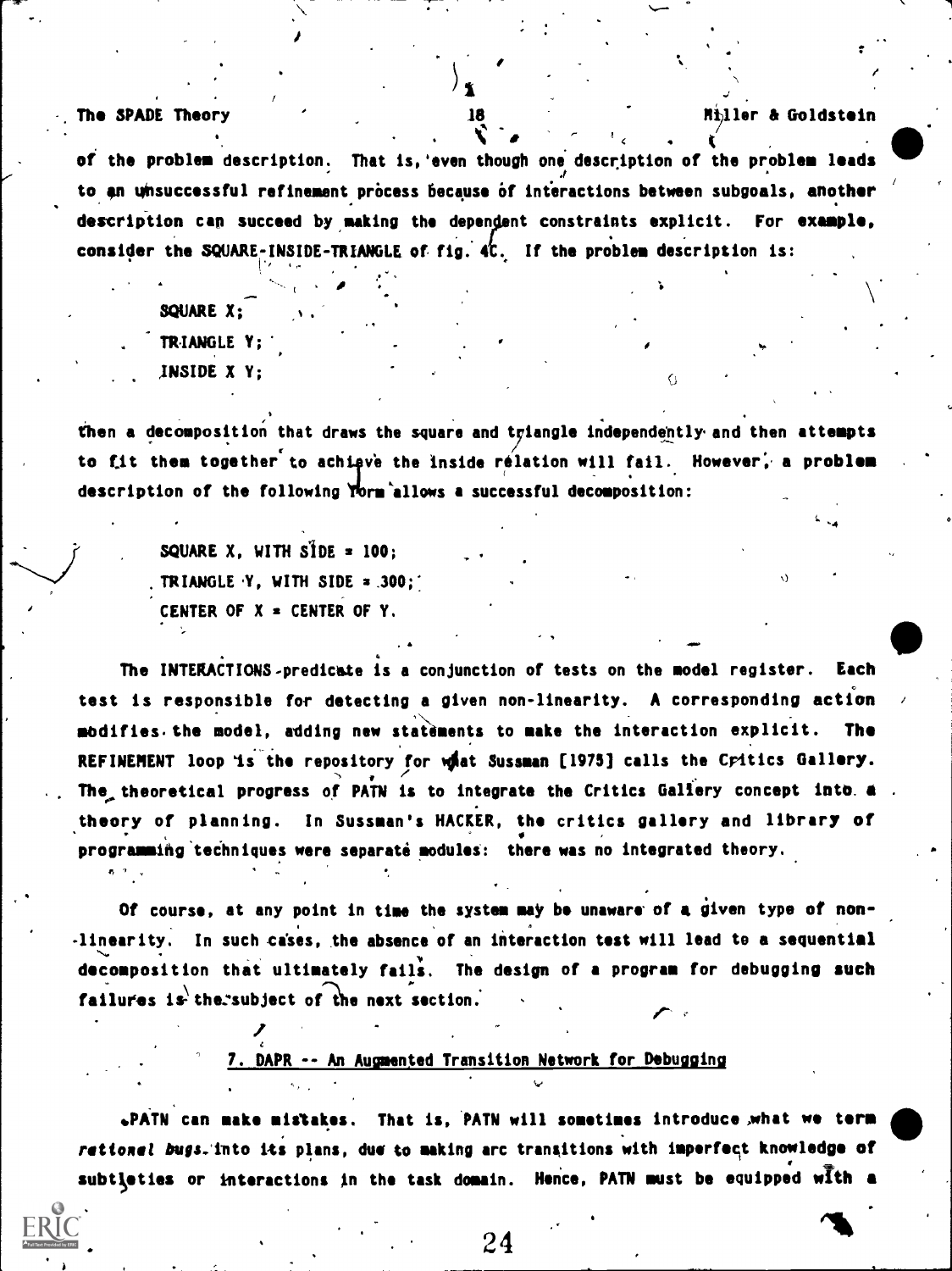### 19 Miller & Goldstein

### The SPADE Theory

 $\mathbf{x} \cdot \begin{bmatrix} 1 & \cdots & 1 \\ 1 & \cdots & 1 \end{bmatrix}$ 

 $\bullet$  ,  $\bullet$  ,  $\bullet$ 

complementary debugging module, DAPR (fig. 7).

While RAID was designed to assist human programmers in finding a variety of bugs  $\bullet$ (primarily by plan diagnosis), DAPR was designed to analyze PATN's bugs. DAPR employs the service of  $\sim$ three diagnostic techniques: model, process, and plan diagnosis. Model diagnosis is  $\cdot$  the basic technique. It amounts to comparing the effects of executing a plan to a formal description of its goals, to determine if, and in what fashion, the plan has failed. Another DAPR technique, based on Sussman's HACKER [1975], is examining the state of the process at the time of the error manifestation. Plan diagnosis is a DAPR first. It is accomplished by examining the caveats variable associated with various . . . nodes of PATN's annotated plan derivation.

DAPR will also be used to provide additional guidance to RAID. This illustrates the synergism possible when educational, psychological and AI facets of a cognitive theory are studied in an integrated fashion. This integration is further exemplified in the next section when we apply the SPADE theory to protocol analysis.

### 8. PAZATN, an Automatic Protocol Analyzer

**410 100 <b>100** 

As soon as one has an heuristically adequate theory of design, it is natural to ask, "Can the theory provide an account of how people solve. problems?". An experimental technique we employ for answering this question is the analysis of protocols collected during problem solving sessions. By adopting this methodology we follow the precedent estallished in seminal protocol analysis studies conducted at Carnegie, Mellon University [Newell/ $\delta$  Simon 1972; Waterman & Newell 1972, 1973; Bhaskar $\sqrt{a}$  Simon 1976]. Our work extends their approach along three dimensions.

1. With the exception of the recent Bhaskar & Simon effort, the CMU studies have been restricted to very limited domains such as cryptarithmetic. Rather than limiting the task domain, we limit the range of responses. Typically protocols are transcriptions of think-aloud verbalizations;- we focus on the more restricted interactions arising from a problem solving session at a computer console. The analysis task in this setting is to interpret user actions -- editing, executing, tracing, etc. -- in terms of the SPADE theory of planning and debugging.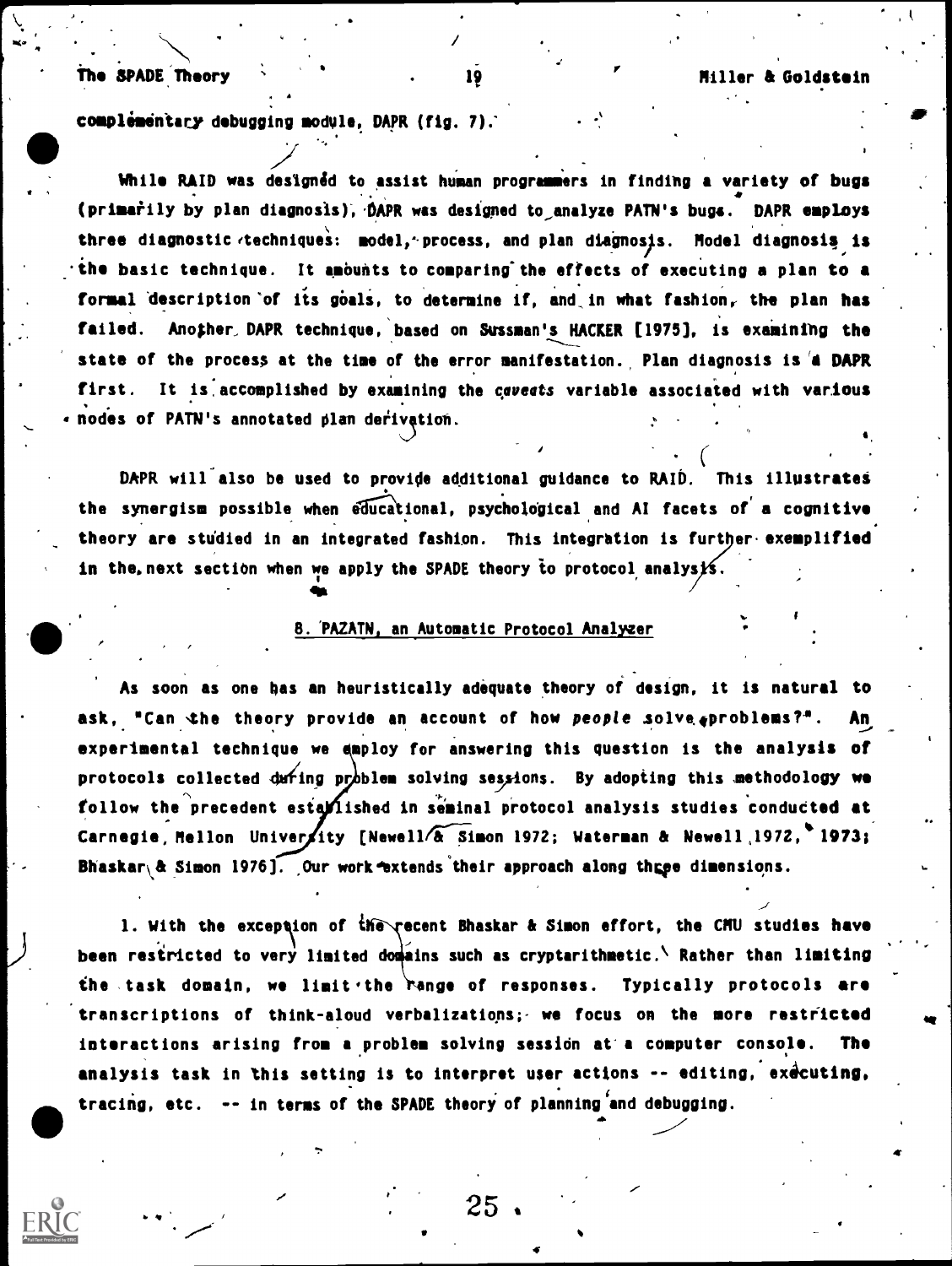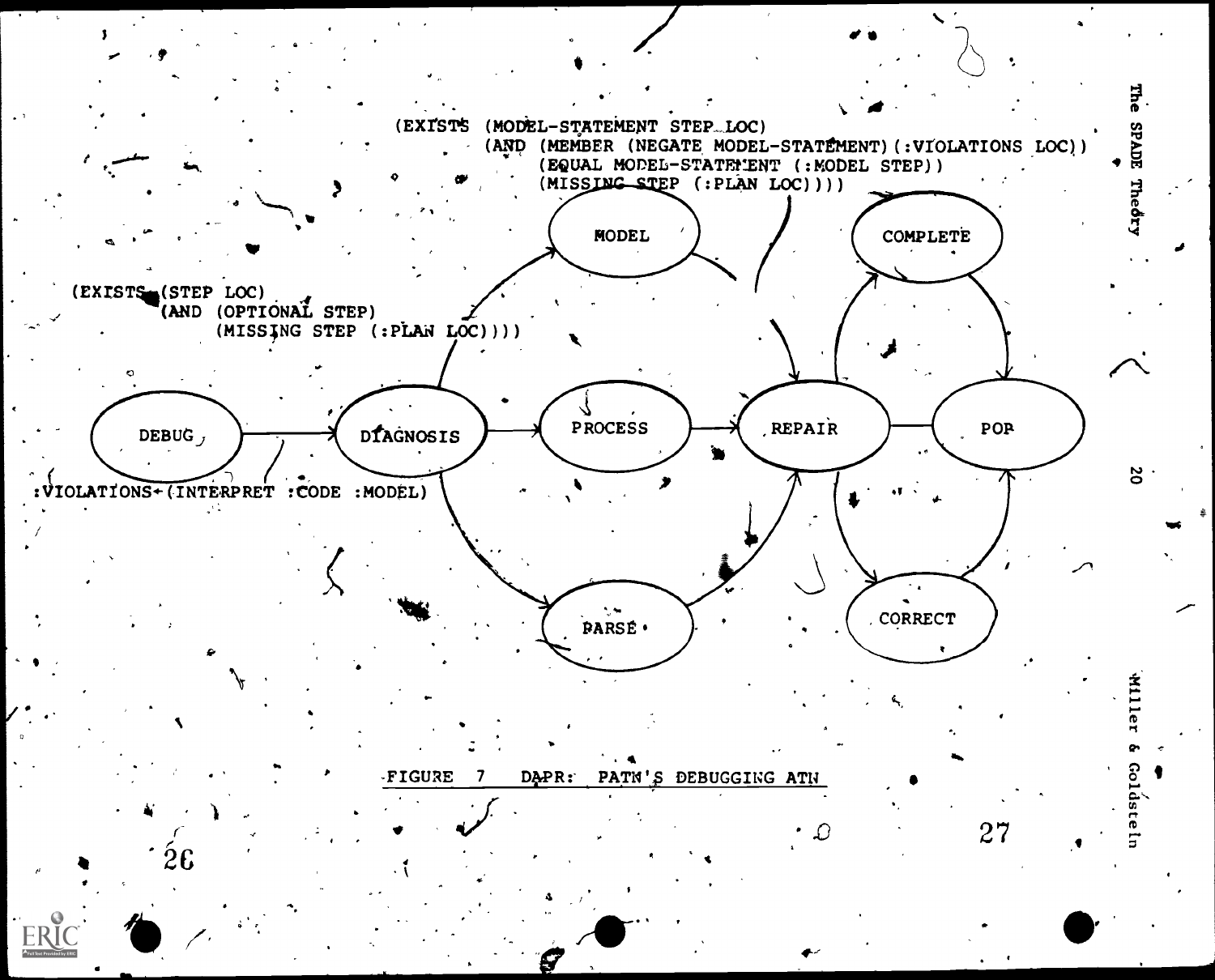$\mathcal{P}$ 

Simon 1972 all of the productions are always present and are tested in serial order. 2. The CMU theory centers on the production systems model. Although productions are Turing universal, they tend to result in a less structured program organization than the linguistic-formalisms of the SPADE theory. In PATN, each arc transition, consisting of a.predicate and an action, can be thought of as a production. However, PATH organizes these productions into local contexts, each of which consists of the arcs exiting from a given node. Not all of the arc productions are present at any moment in time; an arc. is present only when the problem solver is at the relevant node. In the production systems discussed in Human Problem Solving [Newell &

3. CMU analyses are based on the problem behavior graph. Pursuing an analogy to" computational finguistics, we define an interpretation of a protocol to be a parse tree supplemented by semantic and pragmatic annotation. The parse tree characterizes the constituent structure of the protocol. Semantic and40 ragmatic annotation  $-1$ 141 riables and assertions attached to nodes of the parse tree -- formalize the problem description and the rationale for particular planning choices. Annotated parse trees closely reflect the local structure of PATN's linguistic problem solving machinery, leading  $\overline{A}$ .  $\overline{A}$ .  $\overline{A}$ .  $\overline{A}$ .  $\overline{A}$ .  $\overline{A}$ .  $\overline{A}$ .  $\overline{A}$ .  $\overline{A}$ .  $\overline{A}$ .  $\overline{A}$ .  $\overline{A}$ .  $\overline{A}$ .  $\overline{A}$ .  $\overline{A}$ .  $\overline{A}$ .  $\overline{A}$ .  $\overline{A}$ .  $\overline{A}$ .  $\overline{A}$ .  $\overline{A}$ .  $\overline{A}$ . more directly to inferences regarding individual differences than is evident from  $\qquad$ problem behavior graphs.

Ruven Brooks [1975] applied the CMU approach to the programming domain, developing a model of coding -- the translation of high level plans into the, statements  $\cdot$  of a particular programming language -- and testing the model by analyzing protocols. His model is a set of production rules whose conditions match the patterns of plan elements and whose actions generate code statements. Protocols are analyzed manually, with the experimenter attempting to infer the plan which is then expanded by the production system (Into code paralleling that of the protocol. The processes of understanding the problem, generating the plan, and debugging are not formalized. SPADE goes beyond this in that it can be used to parse protocols and that the parse constitutes a formal hypothesis regarding not only the coding knowledge but also the planning and debugging strategies employed by the problem solver.

[Miller & Goldstein 1976b] provides a detailed example of such analysis being performed by hand  $\widehat{\phantom{a}}$  The example is a segment from a protocol several hundred lines long in which a.high school student uses the Logo turtle to draw the letters of his name.

8889900 A.28 4

, or  $\bullet$  , and  $\bullet$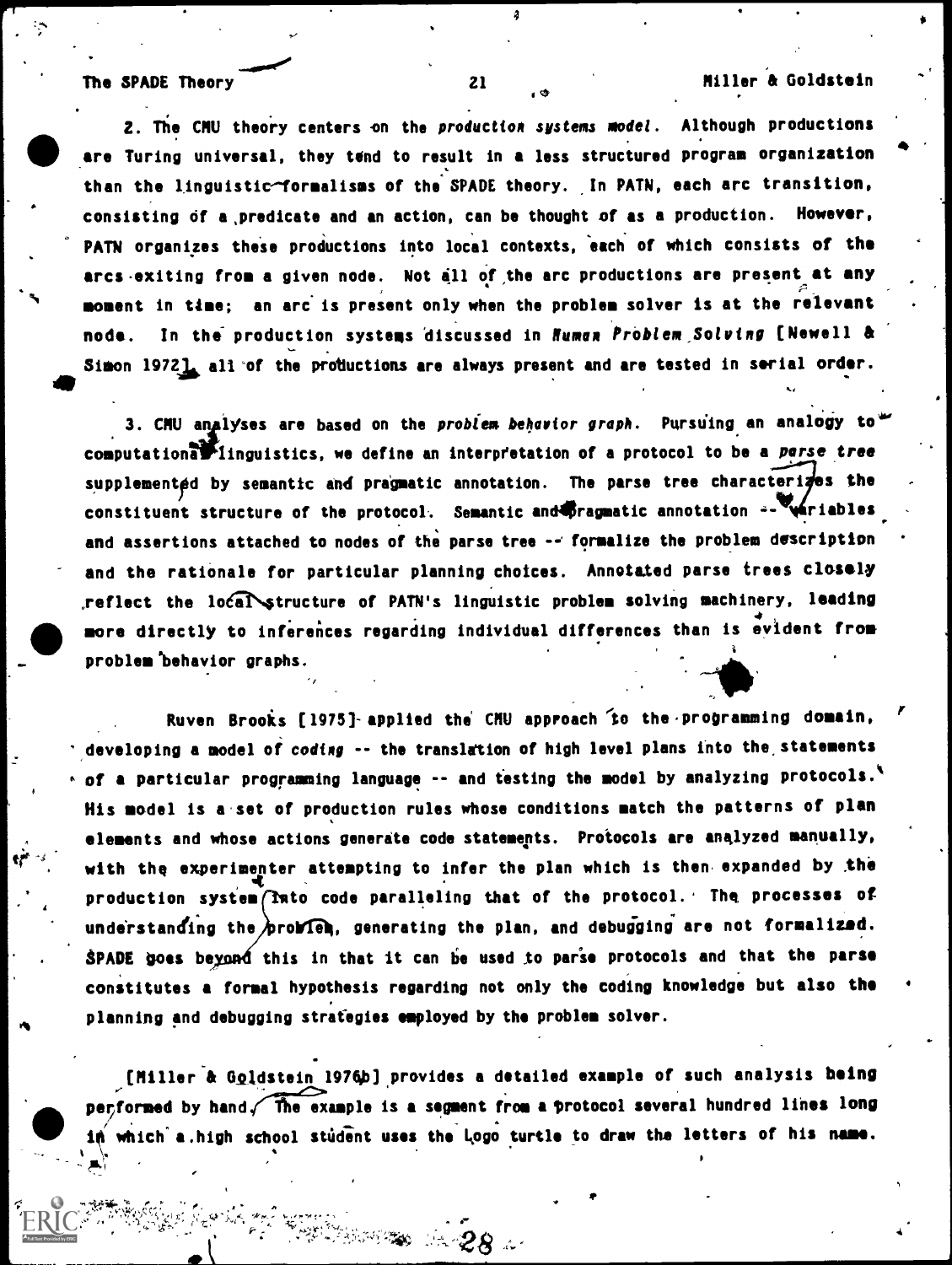### . The WAGE Theory <sup>22</sup> Miller &,Goldstein

...

**By examining the grammar rules present in the derivation, we can readily observe** . various/properties of the student's problem solving such as: reliance on certain planning choices to the exclusion of others (e.g., the student employed iteration, but never recursion); the misuse of certain optional constituents (e.g., a setup was usually included in each procedure even when'it was unnecessary); and certain situations where his problem solving violates the grammar and hence is susceptible to .syntactic errors (e.g., programs were often executed before their subprocedures had been defined).

Just as a context free grammar is incomplete as a theory of planning, likewise a parse is only a partial analysis of a protocol. The theory of annotation developed in, the PATN work led us from describing only the systectic structure to more complete analyses of protocols: an interpretation of a protocol is the selection of a, particular annotated PATN plan derivation. Fig. 8 shows such an analysis of a simplified protocol in which a wishingwell program is defined, executed and debugged.

. PAZATN is a chart-based parser [Kay 1973; Kaplan 1973] being implemented to interpret protocols in terms of PATN's annotated plan derivations [Miller & Goldstein 1976d]. It will Operate by causing PATN to deviate from its preferred approach in response to bottom-up evidence (fig. 9). By taking advantage of powerful parsing strategies developed in research on speech understanding [Lesser et al. 1975; Paxton & Robinson 1975], as well as the economical chart representation of ambiguities, -PAZATN has been successfully'hand-simulated on approximately 10 Logo protocols.

PAZATN will operate by matching.PATN-generated plans with protocol data. Two charts will be used to represent alternative interpretations. The PLANCHART keeps track of the set of plausible subgoals which have been proposed by PATN. Fig. 10 shows a planchart for d wishingwell in which PATN has proposed two alternative decompositions. The structure is a chart because it shares substructures, as exemplified by the common solution to the WELL subgoal pointed to by both wishingwell. decompositions. The DATACHART records the state of partially completed interpretations. Fig. 11 shows how the datachart links events into the planchart for a PAZATN-interpretation of the wishingwell protocol given earlier.

These charts are grown as follows. First PAZATN requests PATN to generate its

 $-29$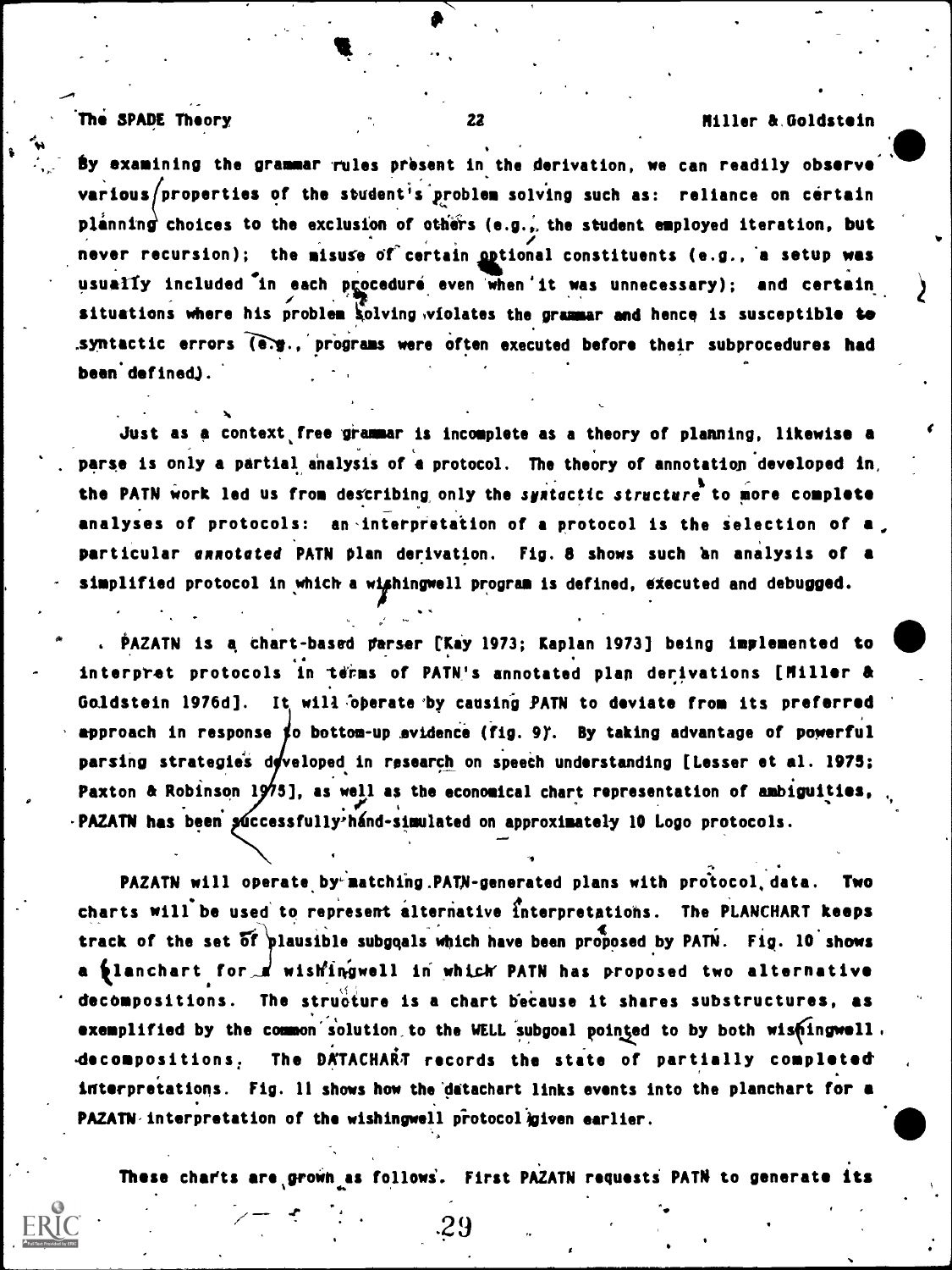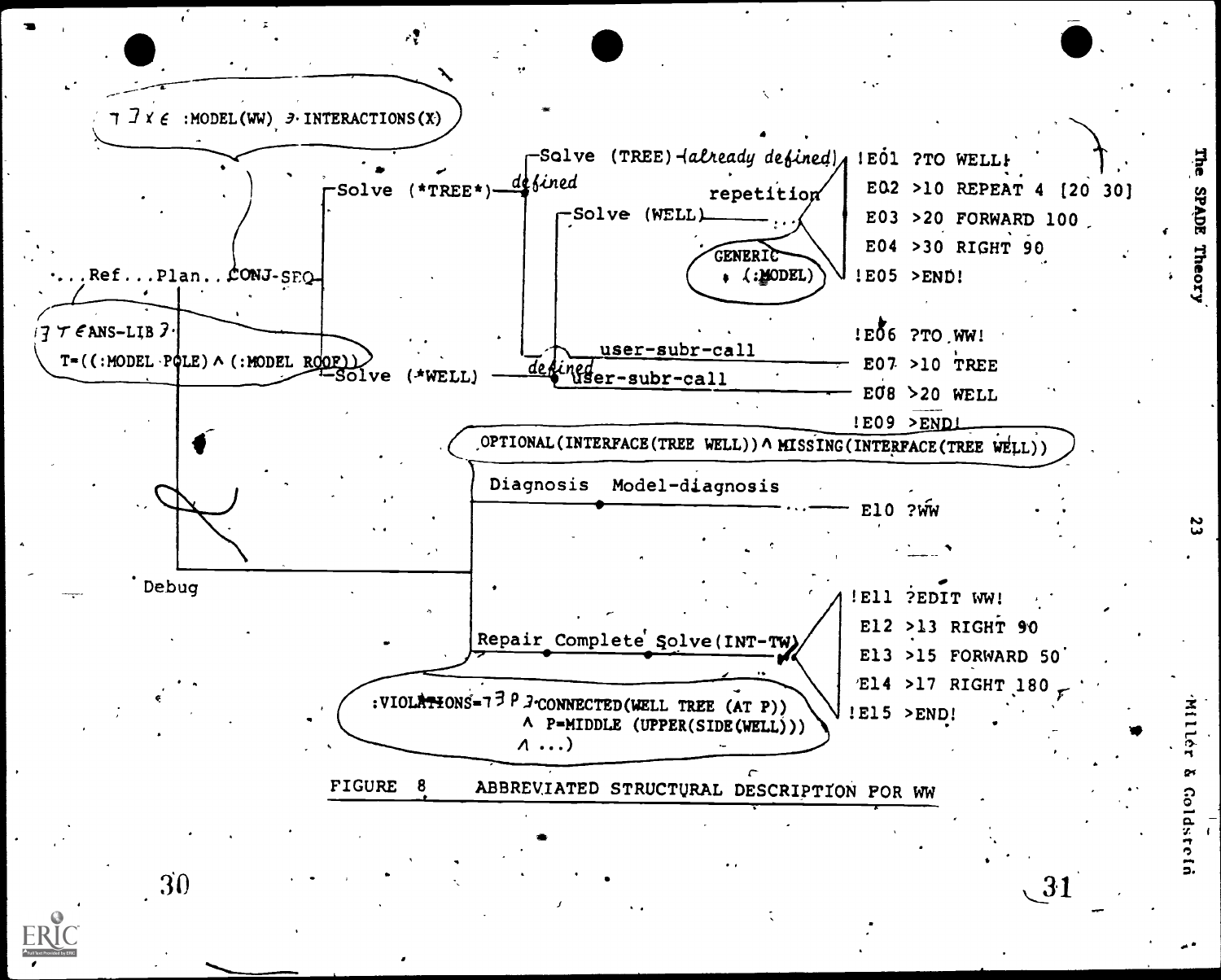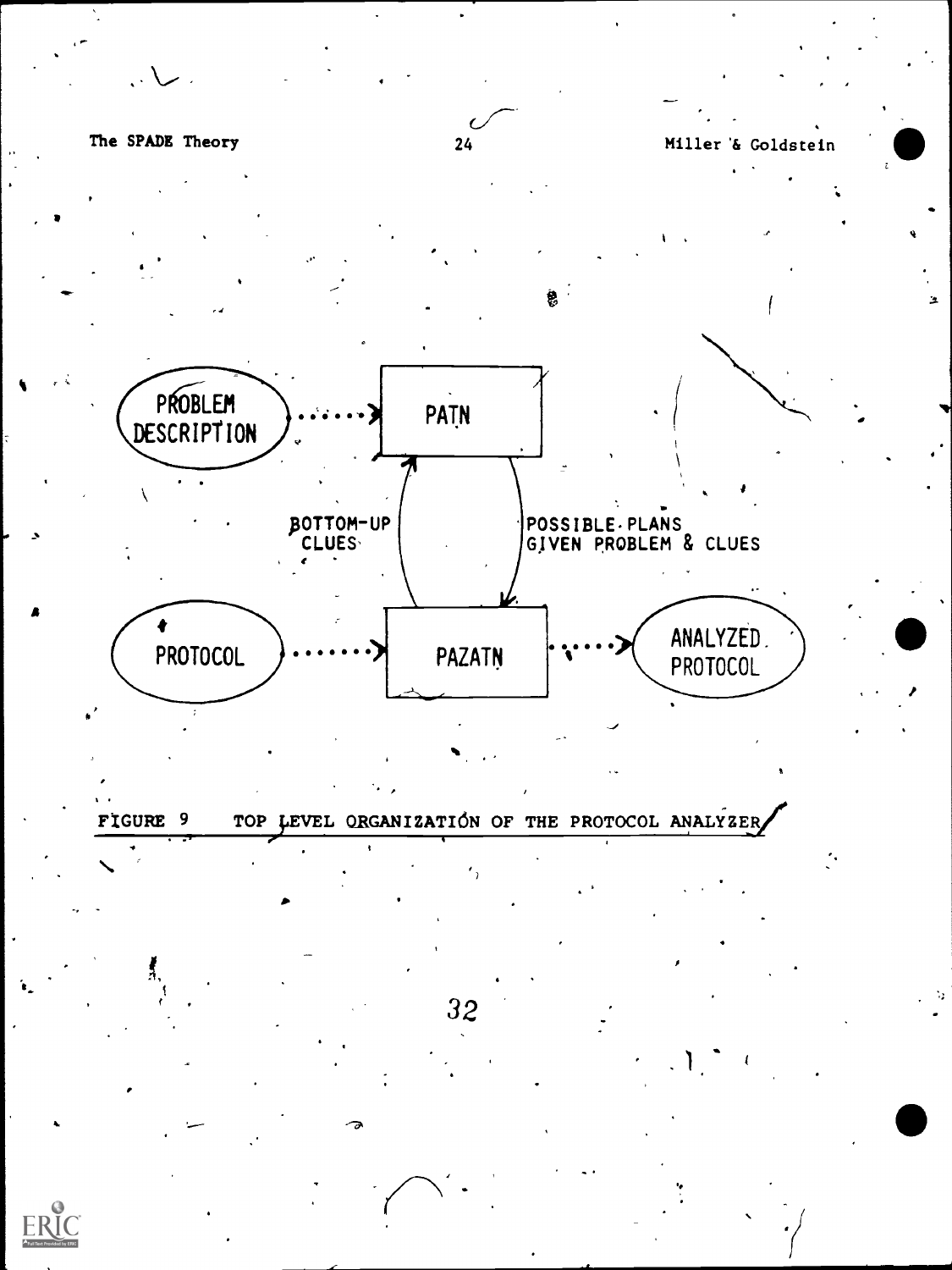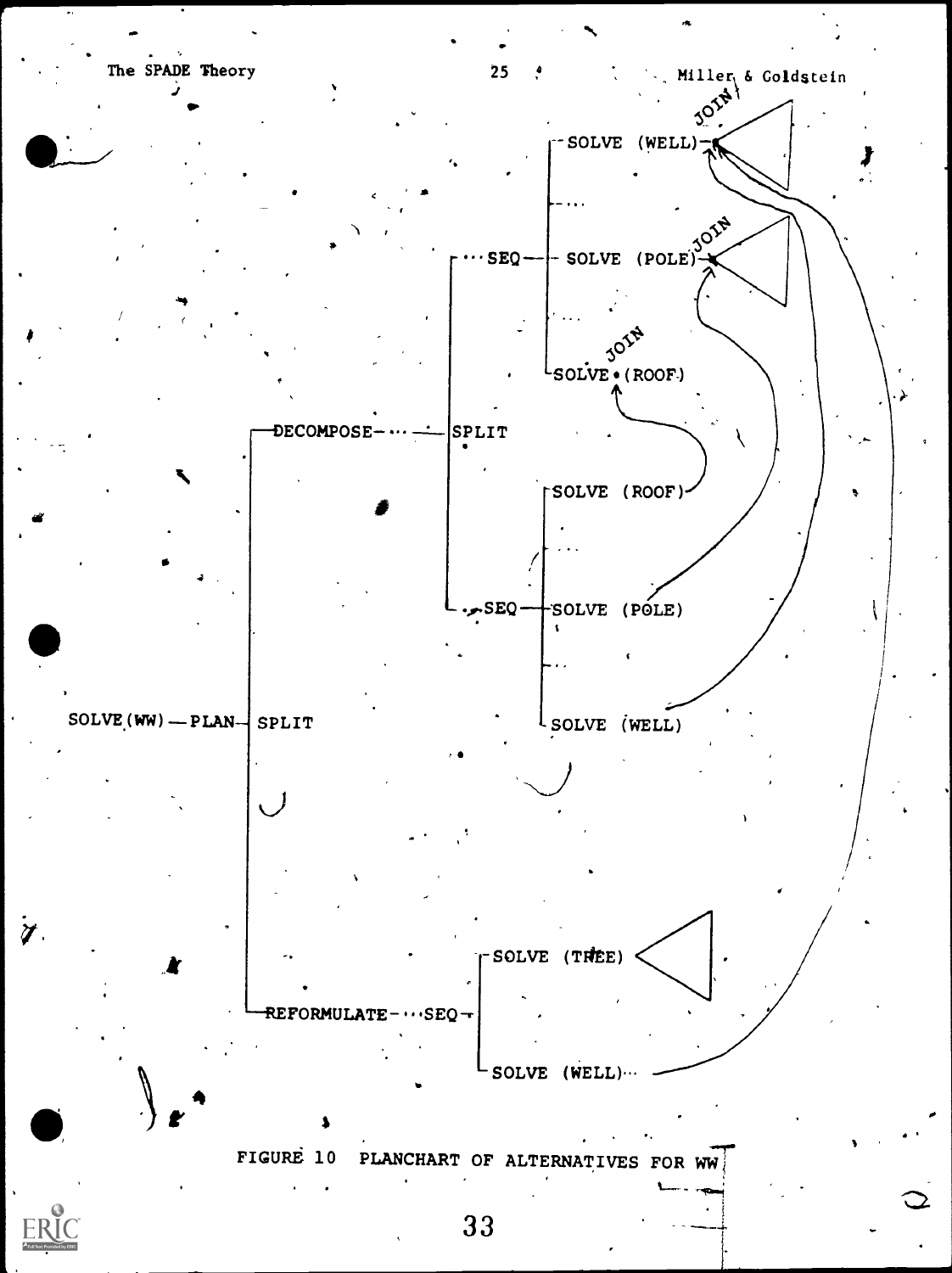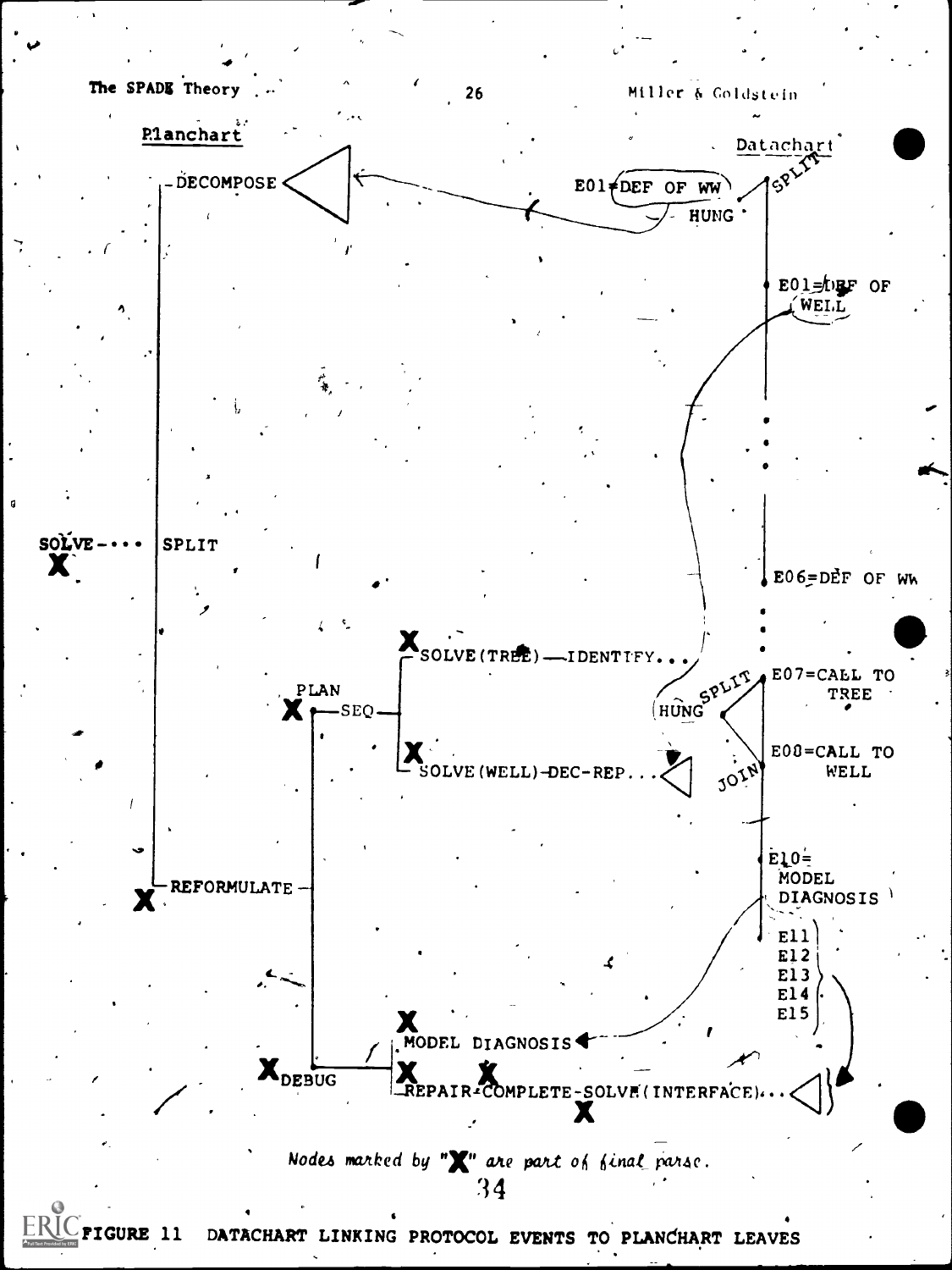# The SPADE Theory 27 27 Miller & Goldstein

 $\mathbf{t}$ 

t in the state of the

most plausible pran. This plan is inserted-into the PLANCHART. Then protocol events are analyzed one by one, and matched with subgoals in the PATN plan. The match is recorded in the DATACHART. If no plausible matches are found, PAIN is asked to generate the next most plausible plan. The.PLANCHARTis thereby extended. Common subgoals share the same structure in the chart.

At first, PAZATN will be implemented interactively, with the user -- a Inc. psychologist analyzing a protocol -- directing PAZATN to select different PATN plans. This follows the incremental implementation strategy used in two of the CHU protocol analyzers [Waterman & Newell 1972; Bhaskar & Simon 1976]; PAZATN, even in its early interactive stages, should provide strong evidence regarding PATN's adequacy as a cognitive theory,.

PAZATN will also be tested in the SPADE context. Below is a hypothetical dialogue with SPADE-2, representing the original SPADE-0 augmented by both PATN and PAZATN.

 $\overline{t}$ Ia. We are now solving for a WISHINGWEL4.. Your pending subgoals are: ROOF, POLE, WELL, and the interfaces. What now? lb. >SQUARE .

2a.  $\overline{0K}$ . I am assuming that WELL has been solved by identifying it with the previously solved SQUARE procedure. What now?  $2b.$   $\rightarrow$   $\ldots$ 

PAZATN will increase the editor's flexibility in handling ambiguous events, and in  $\cdot$  alleviating what might seem to some users to be an excessive allocation of time and effort to the planning phase. Ultimately we expect SPADE-2 to provide a programming environment of value to professional as well as student programmers:

#### 9. Conclusions

An outline of the SPADE theory of design has been presented. One theme has been the synergism achievable in a multi-faceted research effort. Programs have been designed and are being implemented for testing SPADE in educational, psychological and AI contexts. The AI dimension involves the development of a spectrum of possible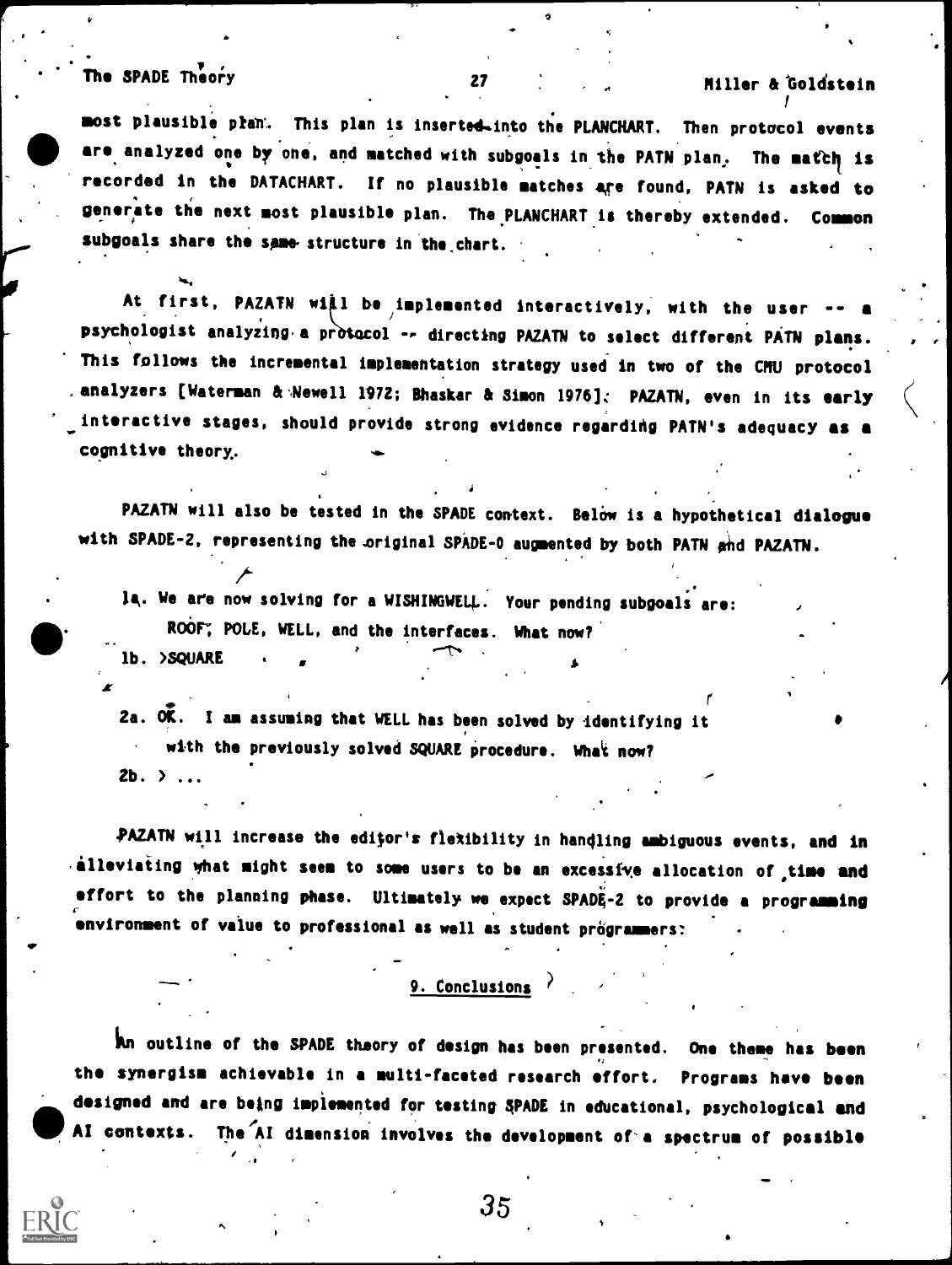### The SPADE Theory 28 (2008) 2008 2009 Miller & Goldstein

r--

theories of cognition.' The psychological and educational dimensions supply feedback regarding which parts of a theory are rejected by competent human problem solvers. Furthermore, the psychological dimension would be incomplete were it not to address the issue of learning, while the educational dimension characterizes the trajectory of the. . student's cognitive state through time.

A second theme has been the exploitation of coneepts and algorithms from computational linguistics: grammars, derivation trees, search strategies from speech understanding, chart-based parsers. Computational linguistics'is also responsible for suggesting the propitious decomposition of problem solving processes into components involving syntactic, semantic and pragmatic knowledge.

We believe that our unified approach to AI, psychology and education represents a new research paradigm offering the potential for considerable progress in all three fields. But much remains. to be done. Although all of the programs have been designed and hand-simulated, only the SPADE-0 editor has been implemented. Furthermore, while SPADE has been applied to Logo graphics, blocks world and elementary calculus problems, it has not yet-been exercised in enough contexts to prove its generality. If this resparth project succeeds, a new clarity will have been-brought to the study of problem solving. Even if it fails, the reasons for the failures should provide useful insights. In any case, it has already unified the treatment of plans and bugs, a 4 significant stride for a theory of problem solving.

 $\mathbf{I}$  is a set of  $\mathbf{I}$ 

ti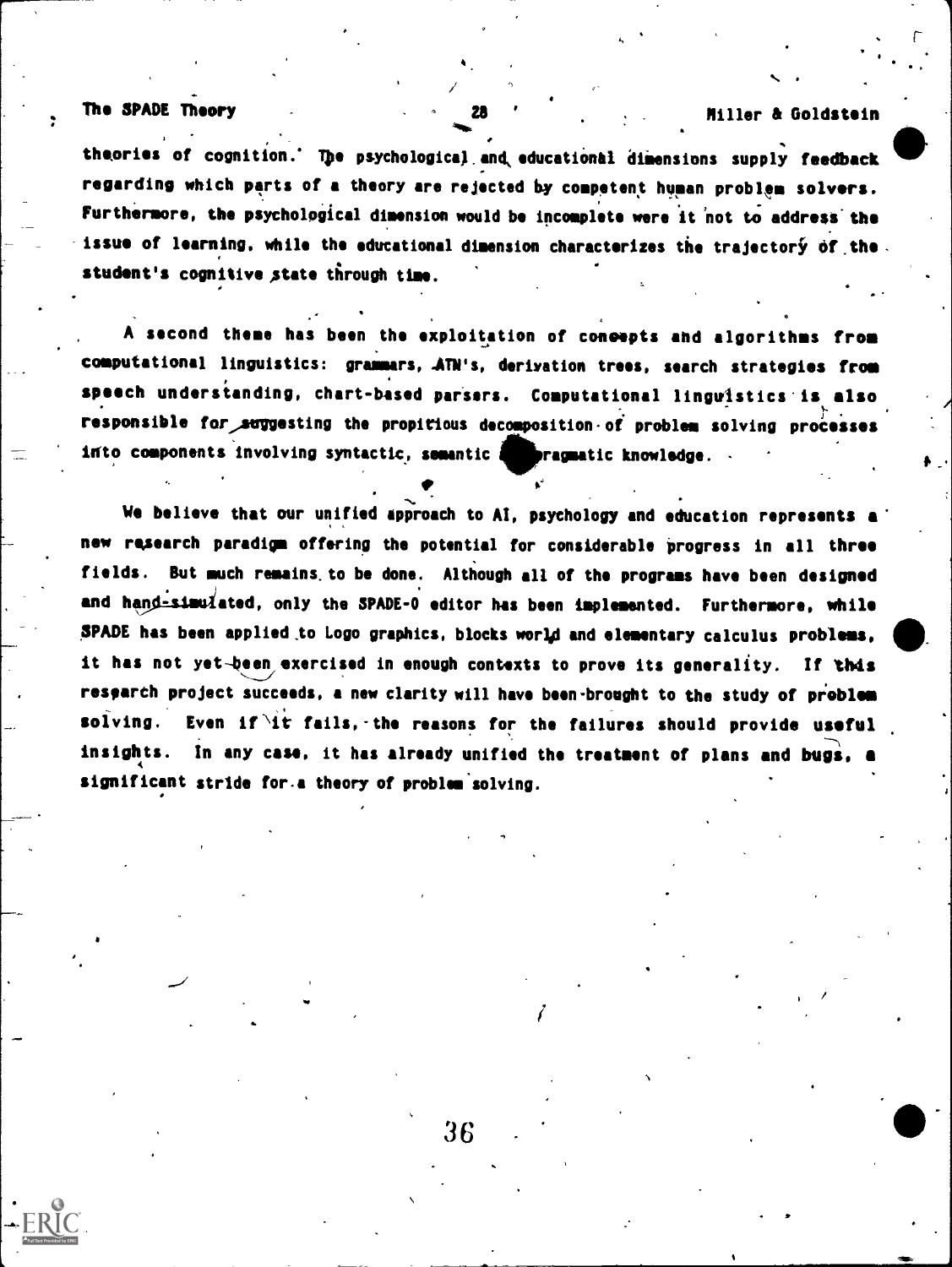$\blacksquare$ 

 $\mathcal{F}$  . The set of  $\mathcal{S}$ 

#### 10. References

- Bhaskar, R., and Herbert A. Simon, February 1976. 'Problem Solving in Semantically Rich Domains: An Example from Engineering Thermodynamics.' (draft of paper to appear in COgnitive Science), Carnegie-Mellon University, C.I.P. Working Paper 314.
- Brooks; Ruven, May 1975. A Model of human Cognitive Behavior in Writing Code for Computer Programs. Carnegie-Mellom University, Report AFOSR-TR-1084.  $\qquad \qquad /$
- Dahl, Ole-Johan, Edsger Dijkstra and C.A.R. Hoare, 1972. Structured Programmaing. London, Academic Press.
- Emden, H.H. Van, and R.A. Kowalski, October 1976... "The Semantics of Predicate Logic as a Programming Language." Jou*rnal of the ACM*, Vo*l*dme 23, Number 4, pp. 733-742.
- Goldstein, 'Ira P., and Mark L. Miller, December 1976a. Al Based Personal Leerntng Environments:. Directions For Long Tern Research. MIT Artificial Intelligence Laboratory, Memo 384 (Logo Memo 31).
- Golditein, Ira P. and Mark L. Miller, December 1976b. Structured Planning and Debugging, A P., and Ma Theory of Design. MIT Artificial Intelligence Laboratory, Memo 387 (Logo Memo 34).
- Kaplan, Ronald H., 1973. "A General Syntactic Processor." in Randall Rustin (ed.), The law Natural Language Processing, Courant Computer Science Symposium 8 (December 20-21, 1971), New York, Algorithmics Press, pp. 193-241.
- Kay, Martin, 1973. 'The MIND System." in Randall Rustin (ed.), Natural Language Processing, C6urant Computer Science Symposium 8 (December 20-21, 1971),. New York, Algorithmics Press, pp. -155-188.
- Lesser, V.R., R.D. Fennell, L.D. Erman and D.R. Reddy, February 1975, "Organization of<br>the Hearsay II Speech Understanding System." in *IEEE Trensections* on *Acoustica,*<br>Speech, and Signal Processing, Volume Assp-23, Numb
- Miller, Mark L., and Ira P. Goldstein, December 1976b. Parsing Protocols Using Problem Solving Grammars. MIT-Artificial Intelligence Laboratory, Memo 385 (Logo Memo 32).
- Miller, Mark L., and Ira P. Goldstein, December 1976c. SPADE, A Grammar Based Editor For Planning and Debugging Programs. MIT Artificial Intelligence Laboratory, Memo 386 (Logo Memo 33).
- Miller, Mark L., and Ira P. Goldstein $\gamma$  December 1976d. *PAZATN: A Linguistic Approach* To Automatic Analysis of Elementary Programming Protocols. MIT Artificial Intelligence Laboratory, Memo 385 (Logo Memo 35)<sub>t</sub>
- Minsky, Marvin, 1975. 'Frame-Systems: A Framework for fepresentation of Knowledge.' in Patrick Winston (ed.), The Psychology of Compdter Vision, New York, McGraw-Hill.
- Newell, Allen, and H. Simon, 1972. Humen- Problem Solving: Englewood Cliffs, New Jersey, Prentice-Hall.
- Papert, Seymour A., 1971. *Teaching Children Thinking*. MIT Artificial Intelligence Laboratory, Memo 247 (Logo Memo2). '.
- Paxton, William and Ann Robinson, 1975. 'System Integration and Control in a Speech Understanding System.' in American Journal of Computational Linguistics, Volume 5, Pp. 5-18,

.\*

- Polya, George, 1957. Now'to Solve It. New York, Doubleday Anchor Books.
- Pol<u>y</u>a, George, s. See also a series of the series of the series of the series of the series of the series of the series of the series of the series of the series of the series of the series of the series of the series of the series of th 1965: *Hathematical Discovery* (Volumes 1&2). New York, John Wiley and <u>John</u>  $S\ddot{o}$ ns.
- Nathematics and Plausible Reasoning (Volumes 182). New Jersey, ' Princeton University Press.

 $37$  and  $37$